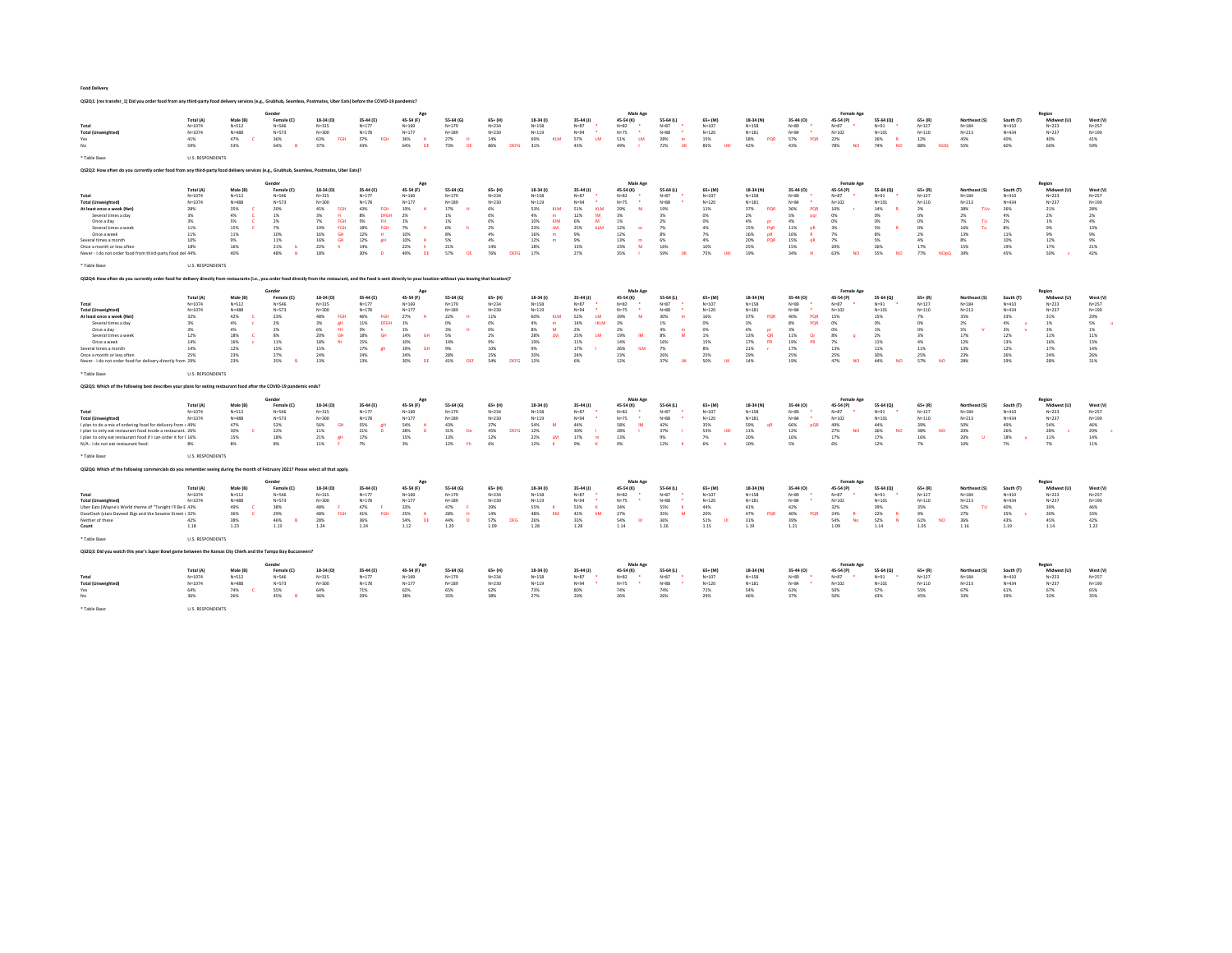QS2Q1: [res transfer\_1] Did you order food from any third-party food delivery services (e.g., Grubhub, Seamless, Postmates, Uber Eats) before the COVID-19 pandemic?

|                                                                                                                                                                                                                            |                         |                 |                   |                  |                    |                  |                  |                   |                       |                          | Male Age         |                 |                  |                  |                         | <b>Female Age</b> |                 |                      |                      |                       | Regio              |                |
|----------------------------------------------------------------------------------------------------------------------------------------------------------------------------------------------------------------------------|-------------------------|-----------------|-------------------|------------------|--------------------|------------------|------------------|-------------------|-----------------------|--------------------------|------------------|-----------------|------------------|------------------|-------------------------|-------------------|-----------------|----------------------|----------------------|-----------------------|--------------------|----------------|
| Total                                                                                                                                                                                                                      | Total (A)<br>1.074      | Male (B)<br>512 | Female (C)<br>546 | 18-34 (D)<br>315 | 35-44 (E)<br>177   | 45-54 (F)<br>169 | 55-64 (G)<br>179 | $65 + (H)$<br>234 | 18-34 (f)<br>158      | 35-44 (J)<br>87          | 45-54 (K)<br>82  | 55-64 (L)<br>87 | $65+ (M)$<br>107 | 18-34 (N)<br>158 | 35-44 (0)<br>89<br>٠    | 45-54 (P)<br>87   | 55-64 (Q)<br>91 | $65 + (R)$<br>127    | Northeast (S)<br>184 | South (T)<br>410      | Midwest (U)<br>222 | West (\<br>257 |
| <b>Total (Unweighted)</b>                                                                                                                                                                                                  | 1,074                   | 488             | 573               | 300              | 178                | 177              | 189              | 230               | 119                   | 94                       | 75               | 88              | 120              | 181              | 84<br>٠                 | 102               | 101             | 110                  | 213                  | 434                   | 237                | 190            |
| Yes<br>No                                                                                                                                                                                                                  | 442<br>632              | 239<br>273      | 196<br>350        | 200<br>116       | 101<br>76          | 61<br>109        | 49<br>130        | 32<br>202         | 108<br>50             | sn<br>27                 | 42<br>40         | 25<br>63        | 16<br>90         | 92<br>66         | 51<br>38                | 19<br>68          | 24<br>68        | 15<br>112            | 83<br>101            | 164<br>246            | 89<br>135          | 106            |
|                                                                                                                                                                                                                            |                         |                 |                   |                  |                    |                  |                  |                   |                       |                          |                  |                 |                  |                  |                         |                   |                 |                      |                      |                       |                    | 150            |
| * Table Base:                                                                                                                                                                                                              | <b>U.S. RESPONDENTS</b> |                 |                   |                  |                    |                  |                  |                   |                       |                          |                  |                 |                  |                  |                         |                   |                 |                      |                      |                       |                    |                |
| Q\$2Q2: How often do you currently order food from any third-party food delivery services (e.g., Grubhub, Seamless, Postmates, Uber Eats)?                                                                                 |                         |                 |                   |                  |                    |                  |                  |                   |                       |                          |                  |                 |                  |                  |                         |                   |                 |                      |                      |                       |                    |                |
|                                                                                                                                                                                                                            |                         |                 | Gender            |                  |                    | Age              |                  |                   |                       |                          | Male Age         |                 |                  |                  |                         | <b>Female Age</b> |                 |                      |                      |                       | Region             |                |
|                                                                                                                                                                                                                            | Total (A)               | Male (B         | Female (C)        | 18-34 (D)        | 35-44 (E)          | 45-54 (F)        | 55-64 (G)        | $65 + (H)$        | 18-34 (1)             | $35-44$ (J)              | 45-54 (K)        | 55-64 (L)       | $65+ (M)$        | 18-34 (N)        | 35-44 (0)               | 45-54 (P)         | 55-64 (Q)       | $65 + (R)$           | Northeast (S)        | South (T              | Midwest (U)        | West (V)       |
| Total                                                                                                                                                                                                                      | 1.074                   | 512             | 546               | 315              | 177                | 169              | 179              | 234               | 158                   | 87                       | 82               | 87              | 107              | 158              | 89                      | 87                | 91              | 127                  | 184                  | 410                   | 223                | 257            |
| <b>Total (Unweighted)</b><br>At least once a week (Net)                                                                                                                                                                    | 1,074<br>295            | 488<br>181      | 573<br>110        | 300<br>142       | 178<br>76          | 177<br>33        | 189<br>30        | 230<br>15.        | 119<br>84             | 94<br>44                 | 75<br>24         | 88<br>17        | 120<br>12        | 181<br>58        | 84<br>32                | 102               | 101<br>13       | 110<br>$\rightarrow$ | 213<br>$70^{\circ}$  | 434<br>105            | 237<br>47          | 190<br>73      |
| Several times a day                                                                                                                                                                                                        | 29                      | 22              | $\overline{z}$    |                  | 15                 |                  |                  | $\Omega$          |                       | 10                       |                  |                 |                  |                  | 4                       |                   |                 |                      |                      |                       | $\Delta$           | 6              |
| Once a day                                                                                                                                                                                                                 | 34                      | 24              | 10                | 22               | $\mathbf{\hat{z}}$ | $\mathbf{1}$     |                  | $\Omega$          | 16                    | к.                       |                  |                 |                  |                  | $\overline{\mathbf{z}}$ | - 6               |                 | n                    | 12                   |                       | $\rightarrow$      | 10             |
| Several times a week                                                                                                                                                                                                       | 119                     | 78              | 38                | 60               | 32                 | 13               | 11               | $\mathcal{A}$     |                       | $^{21}$                  | 10               |                 |                  | 24               | 10 <sup>10</sup>        |                   |                 |                      | 30 <sub>0</sub>      |                       | 21                 | 33             |
| Once a week                                                                                                                                                                                                                | 113                     | 57              | 54                | 51               | 22                 | 16               | 14               | $10$              | 25                    |                          | 10               |                 |                  | 26               | 14                      |                   |                 |                      | 24                   |                       | 20                 | $_{\rm 24}$    |
| Several times a month<br>Once a month or less often                                                                                                                                                                        | 106<br>199              | 45<br>81        | 60<br>115         | 50<br>68         | 22<br>25           | 16<br>37         | 10<br>37         | ۹<br>32           | 19<br>29              | $\mathbf{\hat{z}}$<br>11 | 10<br>19         | 14              | 4<br>11          | 31<br>39         | 14<br>14                | 17                | 23              | 21                   | 15<br>27             | 42<br>80 <sup>1</sup> | 27<br>37           | 22<br>54       |
| Never - I do not order food from third-party food                                                                                                                                                                          |                         |                 |                   |                  |                    |                  |                  |                   |                       |                          |                  |                 |                  |                  |                         |                   |                 |                      |                      |                       |                    |                |
| delivery services.                                                                                                                                                                                                         | 474                     | 206             | 261               | <sub>55</sub>    | SA                 | 84               | 102              | 179               | 26                    | 24                       | 29               | 52              | 80 <sub>1</sub>  | 29               | 30 <sub>1</sub>         | 55                | 51              | QQ                   | 72                   | 183                   | 111                | 107            |
| * Table Base:                                                                                                                                                                                                              | <b>U.S. RESPONDENTS</b> |                 |                   |                  |                    |                  |                  |                   |                       |                          |                  |                 |                  |                  |                         |                   |                 |                      |                      |                       |                    |                |
| Q52Q4: How often do you currently order food for delivery directly from restaurants (i.e., you order food directly from the restaurant, and the food is sent directly to your location without you leaving that location)? |                         |                 |                   |                  |                    |                  |                  |                   |                       |                          |                  |                 |                  |                  |                         |                   |                 |                      |                      |                       |                    |                |
|                                                                                                                                                                                                                            |                         |                 |                   |                  |                    |                  |                  |                   |                       |                          |                  |                 |                  |                  |                         |                   |                 |                      |                      |                       |                    |                |
|                                                                                                                                                                                                                            |                         |                 | Gender            |                  |                    | Ago              |                  |                   |                       |                          | Male Age         |                 |                  |                  |                         | Female Age        |                 |                      |                      |                       | Regio              |                |
|                                                                                                                                                                                                                            | Total (A)               | Male (B         | Female (C)<br>546 | 18-34 (D)        | 35-44 (E)          | 45-54 (F)        | 55-64 (G)        | $65+ (H)$         | 18-34 (1)             | 35-44 (J)<br>87          | 45-54 (K)        | 55-64 (L)<br>87 | $65+$ (M)<br>107 | 18-34 (N)        | 35-44 (0)<br>89         | 45-54 (P)<br>87   | 55-64 (Q)       | $65 + (R)$<br>127    | Northeast (S)<br>184 | South (1<br>410       | Midwest (U)        | West (\<br>257 |
| Total<br><b>Total (Unweighted)</b>                                                                                                                                                                                         | 1.074<br>1,074          | 512<br>488      | 573               | 315<br>300       | 177<br>178         | 169<br>$177\,$   | 179<br>189       | 234<br>230        | 158<br>119            | 94                       | 82<br>75         | 88              | 120              | 158<br>181       | 84                      | 102               | 91<br>$101\,$   | 110                  | 213                  | 434                   | 223<br>237         | 190            |
| At least once a week (Net)                                                                                                                                                                                                 | 345                     | 215             | 124               | 152              | 82                 | 45               | 39               | 27                | qa                    | 46                       | 32               | 26              | 18               | 58               | 36                      | 13                | 13              | ٠q                   | 65                   | 134                   | 69                 | 76             |
| Several times a day                                                                                                                                                                                                        | 33                      | 22              | $11\,$            | 11               | 19                 | $\overline{ }$   |                  | $\Omega$          |                       | 12                       |                  |                 |                  |                  |                         |                   |                 |                      |                      | 15                    |                    | $12\,$         |
| Once a day                                                                                                                                                                                                                 | 31                      | 21              | 10                | 20               | A                  | -2               |                  | $\Omega$          | 13                    |                          |                  |                 |                  |                  |                         | $\Omega$          |                 | n                    |                      | 14                    |                    | $\mathcal{L}$  |
| Several times a week<br>Once a week                                                                                                                                                                                        | 133<br>148              | 90<br>82        | 42<br>61          | 64<br>57         | 32<br>26           | 23<br>18         | 25               | 22                | 44<br>30              | 22                       | 16<br>12         | 14              | 17               | 20<br>27         | 10<br>17                |                   | 10              |                      | 30<br>22             | 50<br><b>CO</b>       | 25<br>36           | 28<br>34       |
| Several times a month                                                                                                                                                                                                      | 148                     | 62              | 84                | 46               | 30                 | 33               | 16               | 23                | 13                    | 15                       | 21               |                 | $\mathbf{Q}$     | 33               | 15                      | 11                | 10              | 14                   | 25                   | 51                    | 38                 | 35             |
| Once a month or less often                                                                                                                                                                                                 | 269                     | 117             | 146               | 77               | 43                 | 41               | 50               | 58                | 32                    | 21                       | 19               | 23              | 27               | 45               | 22                      | 22                | 27              | 32                   | 43                   | 106                   | 53                 | 67             |
| Never - I do not order food for delivery directly from                                                                                                                                                                     |                         |                 |                   |                  |                    |                  |                  |                   |                       |                          |                  |                 |                  |                  |                         |                   |                 |                      |                      |                       |                    |                |
| restaurants.                                                                                                                                                                                                               | 312                     | 118             | 191               | 40               | $\mathcal{D}$      | 51               | 73               | 126               | 18                    | c                        | 10 <sub>10</sub> | 32              | 54               | 22               | 17                      | 41                | 41              | $\mathcal{D}$        | 52                   | 119                   | 63                 | 78             |
| * Table Base:                                                                                                                                                                                                              | <b>U.S. REPSONDENTS</b> |                 |                   |                  |                    |                  |                  |                   |                       |                          |                  |                 |                  |                  |                         |                   |                 |                      |                      |                       |                    |                |
|                                                                                                                                                                                                                            |                         |                 |                   |                  |                    |                  |                  |                   |                       |                          |                  |                 |                  |                  |                         |                   |                 |                      |                      |                       |                    |                |
| Q\$2Q5: Which of the following best describes your plans for eating restaurant food after the COVID-19 pandemic ends?                                                                                                      |                         |                 |                   |                  |                    |                  |                  |                   |                       |                          |                  |                 |                  |                  |                         |                   |                 |                      |                      |                       |                    |                |
|                                                                                                                                                                                                                            |                         |                 | Gender            |                  |                    | Age              |                  |                   |                       |                          | Male Age         |                 |                  |                  |                         | <b>Female Age</b> |                 |                      |                      |                       |                    |                |
|                                                                                                                                                                                                                            | Total (A)               | Male (B)        | Female (C)        | 18-34 (D)        | 35-44 (E)          | 45-54 (F)        | 55-64 (G)        | $65+ (H)$         | 18-34 (1)             | $35-44$ (J)              | 45-54 (K)        | 55-64 (L)       | $65+ (M)$        | 18-34 (N)        | 35-44 (0)               | 45-54 (P)         | 55-64 (Q)       | $65 + (R)$           | Northeast (S)        | South (T              | Midwest (U)        | West (V)       |
| Total                                                                                                                                                                                                                      | 1.074<br>1,074          | 512<br>488      | 546<br>573        | 315<br>300       | 177<br>178         | 169<br>177       | 179<br>189       | 234<br>230        | 158<br>119            | 87<br>$Q_2$              | 82<br>75         | 87<br>88        | 107<br>120       | 158<br>181       | 89<br>94                | 87<br>102         | 91<br>101       | 127<br>110           | 184<br>213           | 410<br>434            | 223<br>237         | 257<br>190     |
| <b>Total (Unweighted)</b><br>I plan to do a mix of ordering food for delivery from                                                                                                                                         |                         |                 |                   |                  |                    |                  |                  |                   |                       |                          |                  |                 |                  |                  |                         |                   |                 |                      |                      |                       |                    |                |
| restaurants and eating at restaurants.                                                                                                                                                                                     | 531                     | 242             | 282               | 178              | 98                 | 91               | 77               | 87                | 85                    | 39                       | 48               | 37              | 37               | 92               | 59                      | 43                | 40              | 50                   | 92                   | 200                   | 120                | 119            |
| I plan to only eat restaurant food inside a                                                                                                                                                                                |                         |                 |                   |                  |                    |                  |                  |                   |                       |                          |                  |                 |                  |                  |                         |                   |                 |                      |                      |                       |                    |                |
| restaurant.                                                                                                                                                                                                                | 280                     | 152             | 122               | 36               | 37                 | 47               | 56               | 104               | 18                    | 26                       | 23               | 32              | 56               | 17               |                         | 24                | 24              | 48                   |                      | 106                   | 63                 | 74             |
| I plan to only eat restaurant food if I can order it for<br>home delivery.                                                                                                                                                 | 174                     | 75              | 96                | 67               | 29                 |                  |                  |                   |                       |                          |                  |                 |                  |                  | 11                      |                   |                 |                      | 37                   |                       |                    |                |
| N/A - I do not eat restaurant food.                                                                                                                                                                                        | 89                      | 43              |                   |                  |                    |                  |                  |                   |                       |                          |                  |                 |                  |                  |                         |                   |                 |                      |                      |                       |                    |                |
|                                                                                                                                                                                                                            |                         |                 | 45                | 35               | 12                 | 26<br>$\sim$     | 23<br>22         | $\bf 28$<br>15    | 35<br>19              | 15<br>$\mathbf{\hat{z}}$ | 11<br>$\Omega$   | 11              | 6                | 32<br>16         | 15<br>$\leq$            | 15                | 16<br>$11\,$    | 21<br>$\ddot{q}$     | 36<br>19             | 28                    | 25                 | 36<br>28       |
|                                                                                                                                                                                                                            |                         |                 |                   |                  |                    |                  |                  |                   |                       |                          |                  |                 |                  |                  |                         |                   |                 |                      |                      |                       | 15                 |                |
| * Table Base:                                                                                                                                                                                                              | <b>U.S. RESPONDENTS</b> |                 |                   |                  |                    |                  |                  |                   |                       |                          |                  |                 |                  |                  |                         |                   |                 |                      |                      |                       |                    |                |
| QS2Q6: Which of the following commercials do you remember seeing during the month of February 2021? Please select all that apply.                                                                                          |                         |                 |                   |                  |                    |                  |                  |                   |                       |                          |                  |                 |                  |                  |                         |                   |                 |                      |                      |                       |                    |                |
|                                                                                                                                                                                                                            |                         |                 | Goode             |                  |                    |                  |                  |                   |                       |                          | Male Age         |                 |                  |                  |                         | <b>Female Ago</b> |                 |                      |                      |                       |                    |                |
|                                                                                                                                                                                                                            | Total (A)               | Male (B)        | Female (C)        | 18-34 (D)        | 35-44 (E)          | 45-54 (F)        | 55-64 (G)        | $65+ (H)$         | 18-34 (1)             | $35-44$ (J)              | 45-54 (K)        | 55-64 (L)       | $65+ (M)$        | 18-34 (N)        | 35-44 (0)               | 45-54 (P)         | 55-64 (Q)       | $65+ (R)$            | Northeast (S)        | South (T)             | Midwest (U)        | West (V)       |
| Total                                                                                                                                                                                                                      | 1.074                   | 512             | 546               | 315              | 177                | 169              | 179              | 234               | 158                   | 87<br>. .                | 82               | 87              | 107              | 158              | 89<br>$\mathbf{r}$      | 87                | 91              | 127                  | 184                  | 410                   | 223                | 257            |
| <b>Total (Unweighted)</b><br>Uber Eats (Wayne's World theme of "Tonight I'll Be                                                                                                                                            | 1,074                   | 488             | 573               | 300              | 178                | $177\,$          | 189              | 230               | 119                   | 94                       | 75               | 88              | 120              | 181              | 84                      | 102               | 101             | 110                  | 213                  | 434                   | 237                | 190            |
| Eating" starring Mike Myers, Dana Carvey, and Cardi                                                                                                                                                                        |                         |                 |                   |                  |                    |                  |                  |                   |                       |                          |                  |                 |                  |                  |                         |                   |                 |                      |                      |                       |                    |                |
|                                                                                                                                                                                                                            | 466                     | 253             | 206               | 151              | 84                 | 55               | 84               | 91                | 87                    | 46                       | 28               | 48              | 47               | 65               | 38                      | 28                | 36              |                      | 97                   | 164                   | 87                 | $118\,$        |
| DoorDash (stars Daveed Digs and the Sesame Street                                                                                                                                                                          |                         |                 |                   |                  |                    |                  |                  |                   |                       |                          |                  |                 |                  |                  |                         |                   |                 |                      |                      |                       |                    |                |
| cast singing about different foods in their<br>neighborhood)                                                                                                                                                               | 348                     | 185             | 158               | 150              | 73                 | 43               | 51               | 32                | 75                    | 37                       | 22               | 31              | 21               | 75               | 36                      | 21                | 20              | 11                   | 50                   | 145                   | 68                 | 85             |
| Neither of these                                                                                                                                                                                                           | 455                     | 193             | 253               | 89               | 63                 | 91               | 79               | 132               | $\Delta$ <sup>0</sup> | $29 -$                   | 44               | 31              | SS.              | 49               | $25 -$                  | 47                | 48              | 78                   | -67                  | 178                   | 101                | 109            |
| Count                                                                                                                                                                                                                      | 1.18                    | 1.23            | 1.13              | 1.24             | 1.24               | 1.12             | 1.20             | 1.09              | 1.28                  | 1.28                     | 1.14             | 1.26            | 1.15             | 1.19             | 1.21                    | 1.09              | 1.14            | 1.05                 | 1.16                 | 1.19                  | 1.14               | 1.22           |
| * Table Base:                                                                                                                                                                                                              |                         |                 |                   |                  |                    |                  |                  |                   |                       |                          |                  |                 |                  |                  |                         |                   |                 |                      |                      |                       |                    |                |
|                                                                                                                                                                                                                            | <b>U.S. RESPONDENTS</b> |                 |                   |                  |                    |                  |                  |                   |                       |                          |                  |                 |                  |                  |                         |                   |                 |                      |                      |                       |                    |                |
| QS2Q3: Did you watch this year's Super Bowl game between the Kansas City Chiefs and the Tampa Bay Buccaneers?                                                                                                              |                         |                 |                   |                  |                    |                  |                  |                   |                       |                          |                  |                 |                  |                  |                         |                   |                 |                      |                      |                       |                    |                |
|                                                                                                                                                                                                                            |                         |                 | Gender            |                  |                    |                  |                  |                   |                       |                          | Male Age         |                 |                  |                  |                         | <b>Female Age</b> |                 |                      |                      |                       | Regio              |                |
| Total                                                                                                                                                                                                                      | Total (A)<br>1,074      | Male (B)<br>512 | Female (C)<br>546 | 18-34 (D)<br>315 | 35-44 (E)<br>177   | 45-54 (F)<br>169 | 55-64 (G)<br>179 | $65+ (H)$<br>234  | 18-34 (1)<br>158      | 35-44 (J)<br>87          | 45-54 (K)<br>82  | 55-64 (L)<br>87 | 65+ (M)<br>107   | 18-34 (N)<br>158 | 35-44 (O)<br>89         | 45-54 (P)<br>87   | 55-64 (Q)<br>91 | $65 + (R)$<br>127    | Northeast (S<br>184  | South (T<br>410       | Midwest (U)<br>223 | West (V<br>257 |
| <b>Total (Unweighted)</b>                                                                                                                                                                                                  | 1.074                   | 488             | 573               | 300              | 178                | 177              | 189              | 230               | 119                   | 94                       | 75               | 88              | 120              | 181              | 94                      | 102               | 101             | 110                  | 213                  | 434                   | 237                | 190            |
| Yes                                                                                                                                                                                                                        | 692                     | 378             | 301               | 201              | 126                | 104              | $117\,$          | 145               | 115                   | 70                       | 60               | 64              | 76               | 85               | 56                      | 44                | 52              | 70                   | 123                  | 252                   | 150                | 168            |
| No                                                                                                                                                                                                                         | 382                     | 134             | 245               | 115              | 51                 | 65               | 62               | 89                | 42                    | 18                       | 21               | 23              | 31               | 73               | 33                      | 44                | 39              | 58                   | 62                   | 158                   | 73                 | 89             |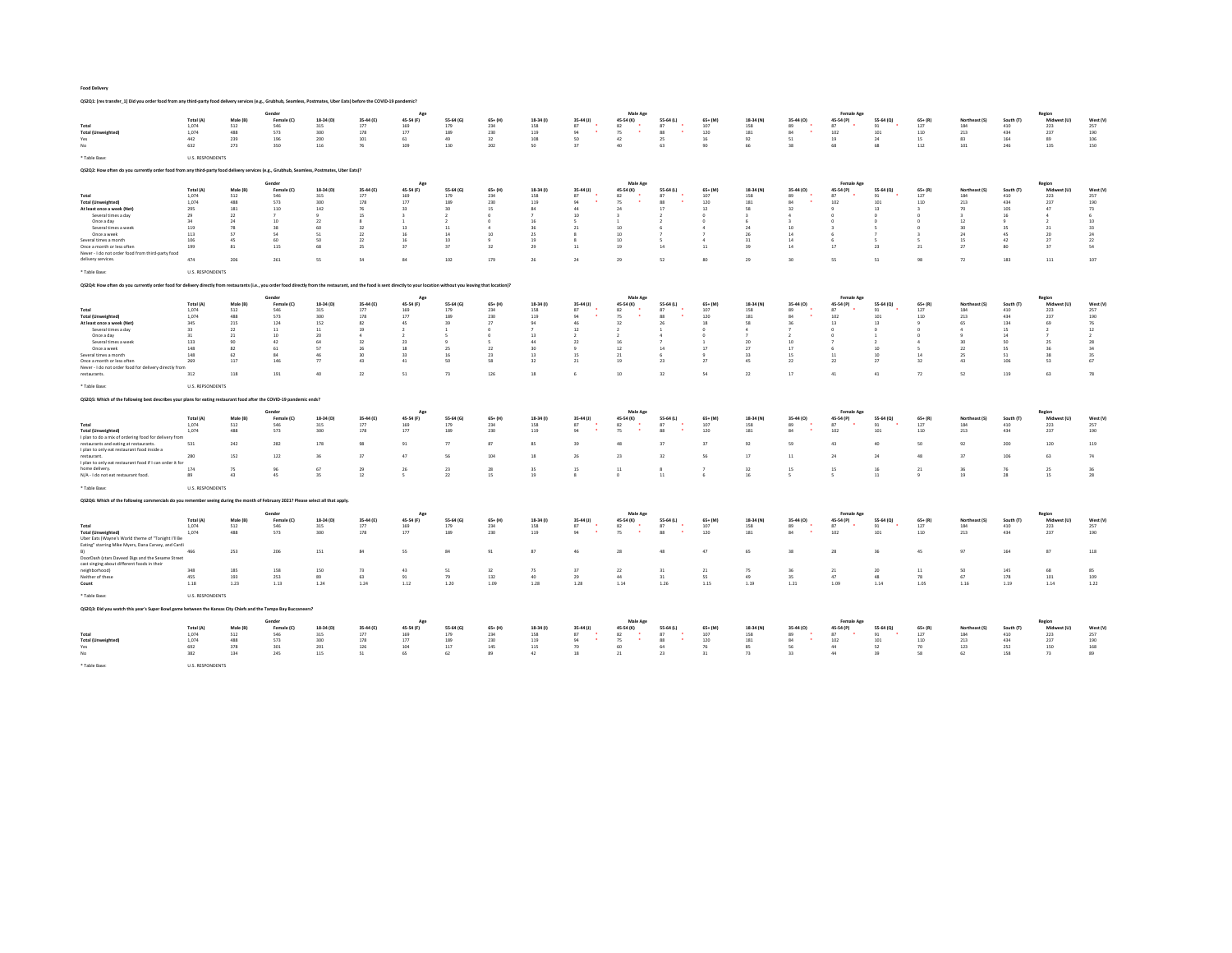QS2Q1: [res transfer\_1] Did you order food from any third-party food delivery services (e.g., Grubhub, Seamless, Postmates, Uber Eats) before the COVID-19 pandemic?

|                                                                                                                                                                                                                            |                         |                                  |                                  | <b>Household Income</b>                 |                        |                             | Education                     |                                |                  | Employer            |                      | Children in HH           |                      |                   | Parent of Child Under 18           |                                  | Home Ownership                      |                          | <b>Marital Status</b>                    |                     | Race/Ethnicity           |                          |
|----------------------------------------------------------------------------------------------------------------------------------------------------------------------------------------------------------------------------|-------------------------|----------------------------------|----------------------------------|-----------------------------------------|------------------------|-----------------------------|-------------------------------|--------------------------------|------------------|---------------------|----------------------|--------------------------|----------------------|-------------------|------------------------------------|----------------------------------|-------------------------------------|--------------------------|------------------------------------------|---------------------|--------------------------|--------------------------|
|                                                                                                                                                                                                                            | <b>Total (A)</b>        | Less than \$50K (B)              | \$50K - \$74.9K (C)              | \$75K - \$99.9K (D)                     | \$100K+(E)             | HS or Less (F)              | Some College (G)              | College Grad+ (H)              | Yes (I           | No (1)              | Yes (K)              | No (1)                   | Yes (M)              |                   | No (N)                             | mer (O)                          | <b>Renter (P)</b>                   | Married (O)              | Not married (R)                          | White (S)           | AA (T)                   | Hispanic (U              |
| Total                                                                                                                                                                                                                      | $N = 1074$              | $N = 292$                        | $N = 164$                        | $N = 134$                               | $N = 410$              | $N = 311$                   | $N = 388$                     | $N = 270$                      | $N = 592$        | $N = 482$           | $N = 384$            | $N = 690$                | $N = 326$            |                   | $N = 748$                          | $N = 756$                        | $N = 291$                           | $N = 499$                | $N = 575$                                | $N = 664$           | $N = 126$                | $N = 178$                |
| <b>Total (Unweighted</b>                                                                                                                                                                                                   | $N = 1074$              | $N = 346$                        | $N = 161$                        | $N = 166$                               | $N = 327$              | $N = 276$                   | $N = 344$                     | $N = 329$                      | $N = 582$        | $N = 492$           | $N = 347$            | $N = 727$                | $N = 307$            |                   | $N = 767$                          | $N = 762$                        | $N = 290$                           | $N = 567$                | $N = 507$                                | $N = 808$           | $N=79$                   | $N = 96$                 |
| Yes                                                                                                                                                                                                                        | 41%                     | <b>39%</b>                       | 38%                              | 41%                                     | 47%                    | 36%                         | 40%                           | 49%<br>-Fg                     | 53%              | 26%                 | 58%                  | 32%                      | 64%                  | $\mathbf{M}$      | 31%                                | 39%                              | 46%                                 | 3.8%                     | 43%                                      | 34%                 | 49%<br>s                 | 67%<br>-91               |
| No                                                                                                                                                                                                                         | 59%                     | 61%                              | 62%                              | 59%                                     | 53%                    | 64%                         | 60%                           | 51%                            | 47%              | 74%                 | 42%                  | 68%                      | 36%                  |                   | 69%                                | 61%                              | 54%                                 | 62%                      | 57%                                      | 66%<br>TU           | 51%<br><b>U</b>          | 33%                      |
| * Table Base:                                                                                                                                                                                                              | <b>U.S. RESPONDENTS</b> |                                  |                                  |                                         |                        |                             |                               |                                |                  |                     |                      |                          |                      |                   |                                    |                                  |                                     |                          |                                          |                     |                          |                          |
| Q\$2Q2: How often do you currently order food from any third-party food delivery services (e.g., Grubhub, Seamless, Postmates, Uber Eats)?                                                                                 |                         |                                  |                                  |                                         |                        |                             |                               |                                |                  |                     |                      |                          |                      |                   |                                    |                                  |                                     |                          |                                          |                     |                          |                          |
|                                                                                                                                                                                                                            |                         |                                  |                                  |                                         |                        |                             |                               |                                |                  |                     |                      |                          |                      |                   |                                    |                                  |                                     |                          |                                          |                     |                          |                          |
|                                                                                                                                                                                                                            | Total (A)               | Less than \$50K (B)              | \$50K - \$74.9K (C)              | Household Income<br>\$75K - \$99.9K (D) | $$100K + (E)$          | <b>HS or Less (F)</b>       | Education<br>Some College (G) | College Grad+ (H)              | Yes (I)          | Employee<br>No(1)   | Yes (K)              | Children in HH<br>No (L) | Yes (M)              |                   | Parent of Child Under 18<br>No (N) | r (0)                            | <b>Home Ownership</b><br>Renter (P) | Married (O)              | <b>Marital Status</b><br>Not married (R) | White (S)           | Race/Ethnicity<br>AA (T) | Hispanic (U              |
| Total                                                                                                                                                                                                                      | $N = 1074$              | $N = 292$                        | $N = 164$                        | $N = 124$                               | $N = 410$              | $N = 211$                   | $N = 2.88$                    | $N = 270$                      | $N = 592$        | $N = 482$           | $N = 3.84$           | $N = 690$                | $N = 326$            |                   | $N = 748$                          | $N = 756$                        | $N = 291$                           | $N = 499$                | $N = 575$                                | $N = 664$           | $N = 126$                | $N=178$                  |
| <b>Total (Unweighted)</b>                                                                                                                                                                                                  | $N = 1074$              | $N = 346$                        | $N = 161$                        | $N = 166$                               | $N = 327$              | $N = 276$                   | $N = 344$                     | $N = 329$                      | $N = 582$        | $N = 492$           | $N = 347$            | $N = 727$                | $N = 307$            |                   | $N = 767$                          | $N = 762$                        | $N = 290$                           | N=567                    | N=507                                    | $N = 808$           | $N = 79$                 | $N = 96$                 |
| At least once a week (Net)                                                                                                                                                                                                 | 28%                     | 25%                              | 26%                              | 23%                                     | 34%<br><b>BD</b>       | 27%                         | 25%                           | 32%                            | 38%              | 15%                 | 46%                  | 17%                      | 51%                  | N                 | 17%                                | 28%                              | 25%                                 | 26%                      | 29%                                      | 19%                 | 43%                      | 47%                      |
| Several times a day                                                                                                                                                                                                        | 3%                      | 2%                               | 4%                               | 2%                                      | 3%                     | 1%                          | 3%                            | 4%                             | 5%               | 0%                  | 7%                   | 1%                       | 7%                   | $\mathbf{M}$      | 1%                                 | 4%                               | 0%                                  | $3\%$                    | 2%                                       | 3%                  | 4%                       | 4%                       |
| Once a day                                                                                                                                                                                                                 | 3%                      | 5%                               | 2%                               | 2%                                      | 3%                     | 4%                          | 2%                            | 3%                             | 4%               | 2%                  | 6%                   | 1%                       | 6%                   | N                 | 2%                                 | 3%                               | 2%                                  | 3%                       | 3%                                       | 2%                  | 8%                       | 5%                       |
| Several times a week<br>Once a week                                                                                                                                                                                        | 11%<br>11%              | 8%<br>9%                         | 9%<br>11%                        | 13%<br>6%                               | 15%<br>13%             | 10%<br>11%                  | 10%<br>11%                    | 14%<br>11%                     | 17%<br>13%       | 4%<br>8%            | 19%<br>14%           | 6%<br>9%                 | 23%<br>15%           | N<br>$\mathbf{N}$ | 6%<br>9%                           | 10%<br>11%                       | 14%<br>9%                           | 11%<br>9%                | 11%<br>12%                               | 7%<br>8%            | 17%<br>14%               | 24%<br>14%               |
| Several times a month                                                                                                                                                                                                      | 10%                     | 12%                              | 8%                               | 12%                                     | 9%                     | 9%                          | 9%                            | 12%                            | 12%              | 7%                  | 13%                  | 8%                       | 13%                  |                   | 9%                                 | 9%                               | 14%                                 | 7%                       | 12%<br>-O                                | 9%                  | 9%                       | 15%                      |
| Once a month or less often                                                                                                                                                                                                 | 18%                     | 18%                              | 14%                              | 23%                                     | 19%                    | 15%                         | 21%                           | 18%                            | 18%              | 19%                 | 15%                  | 20%                      | 14%                  |                   | 21%                                | 18%                              | 19%                                 | 19%                      | 18%                                      | 20%                 | 14%                      | 15%                      |
| Never - I do not order food from third-party food                                                                                                                                                                          |                         |                                  |                                  |                                         |                        |                             |                               |                                |                  |                     |                      |                          |                      |                   |                                    |                                  |                                     |                          |                                          |                     |                          |                          |
| delivery services                                                                                                                                                                                                          | 44%                     | 45%                              | 51%                              | 42%                                     | 38%                    | 49%                         | 44%                           | 38%                            | 32%              | 59%                 | 26%                  | 54%                      | 22%                  |                   | 54%                                | 46%                              | 42%                                 | 48%                      | 41%                                      | 51%<br>TU           | 34%                      | 22%                      |
|                                                                                                                                                                                                                            |                         |                                  |                                  |                                         |                        |                             |                               |                                |                  |                     |                      |                          |                      |                   |                                    |                                  |                                     |                          |                                          |                     |                          |                          |
| * Table Base:                                                                                                                                                                                                              | <b>U.S. RESPONDENTS</b> |                                  |                                  |                                         |                        |                             |                               |                                |                  |                     |                      |                          |                      |                   |                                    |                                  |                                     |                          |                                          |                     |                          |                          |
| QS2Q4: How often do you currently order food for delivery directly from restaurants (i.e., you order food directly from the restaurant, and the food is sent directly to your location without you leaving that location)? |                         |                                  |                                  |                                         |                        |                             |                               |                                |                  |                     |                      |                          |                      |                   |                                    |                                  |                                     |                          |                                          |                     |                          |                          |
|                                                                                                                                                                                                                            |                         |                                  |                                  | <b>Household Income</b>                 |                        |                             | Education                     |                                |                  | Employee            |                      | Children in HH           |                      |                   | Parent of Child Under 18           |                                  | <b>Home Ownership</b>               |                          | <b>Marital Status</b>                    |                     | Race/Ethnicity           |                          |
|                                                                                                                                                                                                                            | <b>Total (A)</b>        | Less than \$50K (B)              | \$50K - \$74.9K (C)              | \$75K - \$99.9K (D)                     | \$100K+(E)             | <b>HS or Less (F)</b>       | Some College (G)              | College Grad+ (H)              | Yes (I           | No(1)               | Yes (K)              | No (L)                   | Yes (M)              |                   | No (N)                             | r (O)                            | Renter (P)                          | Married (O)              | Not man                                  | White (S)           | AA (T)                   | Hispanic (U              |
| Total                                                                                                                                                                                                                      | $N = 1074$              | $N = 292$                        | $N = 164$                        | $N = 134$                               | $N = 410$              | $N = 311$                   | $N = 388$                     | $N = 270$                      | $N = 592$        | $N = 482$           | $N = 384$            | $N = 690$                | $N = 326$            |                   | $N = 748$                          | $N = 756$                        | $N = 291$                           | $N = 499$                | $N = 575$                                | $N = 664$           | $N = 126$                | $N = 178$                |
| <b>Total (Unweighted</b>                                                                                                                                                                                                   | $N = 1074$              | $N = 346$                        | $N = 161$                        | $N = 166$                               | $N = 227$              | $N = 276$                   | $N = 3.44$                    | $N = 229$                      | $N = 582$        | $N = 492$           | $N = 347$            | $N = 727$                | $N = 307$            |                   | $N = 767$                          | $N = 762$                        | $N = 290$                           | $N = 567$                | $N = 507$                                | $N = 80.8$          | $N=79$                   | $N = 96$                 |
| At least once a week (Net)<br>Several times a day                                                                                                                                                                          | 32%<br>3%               | 28%<br>4%                        | 26%<br>3%                        | 34%<br>1%                               | 40%<br>4%              | 26%<br>2%                   | 33%<br>3%                     | 36%<br>4%                      | 44%<br>4%        | 17%<br>2%           | 48%<br>7%            | 23%<br>1%                | 54%<br>7%            | - 64              | 23%<br>1%                          | 35%<br>3%                        | 26%<br>2%                           | 32%<br>4%                | 32%<br>3%                                | 26%<br>3%           | 43%<br>4%                | 52%<br>5%                |
| Once a day                                                                                                                                                                                                                 | 3%                      | 4%                               | 3%                               | 3%                                      | 2 <sup>9</sup>         | 2%                          | 3%                            | 3%                             | 5%               | 1%                  | 6%                   | 1%                       | 7%                   | N                 | 1%                                 | 4%                               | 1%                                  | 3%                       | 2 <sub>N</sub>                           | 2%                  | 5%                       | 6%                       |
| Several times a week                                                                                                                                                                                                       | 12%                     | 9%                               | 9%                               | 10%                                     | BCd<br>17%             | 12%                         | 11%                           | 13%                            | 18%              | 6%                  | 18%                  | 9%                       | 25%                  | N                 | 7%                                 | 13%                              | 12%                                 | 14%                      | 11%                                      | 9%                  | 11%                      | 27%                      |
| Once a week                                                                                                                                                                                                                | 14%                     | 10%                              | 11%                              | 20%<br><b>Bc</b>                        | 17%<br>$\bullet$       | 10%                         | 16%                           | 16%                            | 17%              | 9%                  | 17%                  | 12%                      | 15%                  |                   | 13%                                | 15%                              | 11%                                 | 12%                      | 15%                                      | 12%                 | 22%                      | 14%                      |
| Several times a month                                                                                                                                                                                                      | 14%                     | 16%                              | 17%                              | 13%                                     | 12%                    | 13%                         | 13%                           | 15%                            | 14%              | 14%                 | 16%                  | 13%                      | 17%                  |                   | 12%                                | 12%                              | 17%                                 | 13%                      | 14%                                      | 14%                 | 12%                      | 14%                      |
| Once a month or less often                                                                                                                                                                                                 | 25%                     | 23%                              | 17%                              | 31%                                     | 26%                    | 22%                         | 29%                           | 25%                            | 24%              | 27%                 | 19%                  | 28%                      | 17%                  |                   | 28%<br>14                          | 25%                              | 24%                                 | 24%                      | 26%                                      | 28%<br>- 11         | 24%                      | 17%                      |
| Never - I do not order food for delivery directly fro<br>restaurants                                                                                                                                                       | 29%                     | 33%<br><b>DA</b>                 | 40%<br>DF.                       | 22%                                     | 23%                    | 38%                         |                               | 24%                            |                  | 42%                 |                      | 36%                      | 12%                  |                   |                                    | 28%                              | 33%                                 |                          | 28%                                      | $+11$               |                          | 18%                      |
|                                                                                                                                                                                                                            |                         |                                  |                                  |                                         |                        |                             | 25%                           |                                | 18%              |                     | 17%                  |                          |                      |                   | 37%                                |                                  |                                     | 31%                      |                                          | 33%                 | 22%                      |                          |
| ' Table Base:                                                                                                                                                                                                              | <b>U.S. REPSONDENTS</b> |                                  |                                  |                                         |                        |                             |                               |                                |                  |                     |                      |                          |                      |                   |                                    |                                  |                                     |                          |                                          |                     |                          |                          |
| Q\$2Q5: Which of the following best describes your plans for eating restaurant food after the COVID-19 pandemic ends?                                                                                                      |                         |                                  |                                  |                                         |                        |                             |                               |                                |                  |                     |                      |                          |                      |                   |                                    |                                  |                                     |                          |                                          |                     |                          |                          |
|                                                                                                                                                                                                                            |                         |                                  |                                  | <b>Household Income</b>                 |                        |                             | Education                     |                                |                  | Employed            |                      | Children in HH           |                      |                   | Parent of Child Under 18           |                                  | Home Ownership                      |                          | <b>Marital Status</b>                    |                     | Race/Ethnicity           |                          |
|                                                                                                                                                                                                                            | Total (A)               | Less than \$50K (B)              | \$50K - \$74.9K (C)              | \$75K - \$99.9K (D)                     | \$100K+(E)             | <b>HS or Less (F)</b>       | Some College (G)              | College Grad+ (H)              | Yes (I           | No(1)               | Yes (K)              | No (L)                   | Yes (M)              |                   | No (N)                             | r (O)<br>Home                    | Renter (P)                          | Married (O)              | Not married (R)                          | White (S)           | AA (T)                   | Hispanic (L              |
| Total                                                                                                                                                                                                                      | $N = 1074$              | $N = 292$                        | $N = 164$                        | $N = 124$                               | $N = 410$              | $N = 311$                   | $N = 2.88$                    | $N = 270$                      | $N = 592$        | $N = 482$           | $N = 3.84$           | $N = 690$                | $N = 326$            |                   | $N = 748$                          | $N = 756$                        | $N = 291$                           | $N = 499$                | $N = 575$                                | $N = 664$           | $N = 126$                | $N=178$                  |
| <b>Total (Unweighted)</b>                                                                                                                                                                                                  | $N = 1074$              | N=346                            | $N = 161$                        | $N = 166$                               | $N = 327$              | $N = 276$                   | $N = 344$                     | $N = 329$                      | $N = 582$        | $N = 492$           | $N = 347$            | $N = 727$                | $N = 307$            |                   | $N = 767$                          | $N = 762$                        | $N = 290$                           | N=567                    | $N = 507$                                | $N = 808$           | $N = 79$                 | $N = 96$                 |
| I plan to do a mix of ordering food for delivery from<br>restaurants and eating at restaurants.                                                                                                                            | 49%                     | 44%                              |                                  | 58%                                     | 51%                    | 44%                         | 51%                           | 55%                            | 52%              | 47%                 | 53%                  | 47%                      | 56%                  |                   | 47%                                | 50%                              | 48%                                 | 49%                      | 50%                                      | 51%                 | 48%                      | 49%                      |
|                                                                                                                                                                                                                            |                         |                                  |                                  |                                         |                        |                             |                               |                                |                  |                     |                      |                          |                      |                   |                                    |                                  |                                     |                          |                                          |                     |                          |                          |
| plan to only eat restaurant food inside a restaurant. 26%                                                                                                                                                                  |                         |                                  | 54%                              |                                         |                        |                             |                               |                                |                  |                     |                      |                          |                      |                   |                                    |                                  |                                     |                          |                                          |                     |                          |                          |
|                                                                                                                                                                                                                            |                         | 24%                              | 26%                              | 25%                                     | 29%                    | 21%                         | 29%                           | 26%                            | 23%              | 29%                 | 18%                  | 30%                      | 18%                  |                   | 30%                                | 28%                              | 25%                                 | 30%                      | 22%                                      | 30%                 | 18%                      | 18%                      |
| I plan to only eat restaurant food if I can order it for                                                                                                                                                                   |                         |                                  |                                  |                                         |                        |                             |                               |                                |                  |                     |                      |                          |                      |                   |                                    |                                  |                                     |                          |                                          |                     |                          |                          |
| home delivery.                                                                                                                                                                                                             | 16%                     | 23%<br><b>DF</b>                 | 16%                              | 9%                                      | 14%                    | 20%                         | 14%                           | 14%                            | 17%              | 15%                 | 23%                  | 12%                      | 23%                  | $\mathbf{M}$      | 13%                                | 16%                              | 15%                                 | 15%                      | 17%                                      | 13%                 | 23%                      | 25%                      |
| N/A - I do not eat restaurant food                                                                                                                                                                                         | 8%                      | 9%                               | 5%                               | 7%                                      | 6%                     | 16%<br><b>GH</b>            | 5%                            | 4%                             | 8%               | 9%                  | 5%                   | 10%                      | 4%                   |                   | 10%                                | 6%                               | 12%                                 | 6%                       | 10%<br>$\Omega$                          | 6%                  | 11%                      | $8\%$                    |
| * Table Base:                                                                                                                                                                                                              | <b>U.S. RESPONDENTS</b> |                                  |                                  |                                         |                        |                             |                               |                                |                  |                     |                      |                          |                      |                   |                                    |                                  |                                     |                          |                                          |                     |                          |                          |
|                                                                                                                                                                                                                            |                         |                                  |                                  |                                         |                        |                             |                               |                                |                  |                     |                      |                          |                      |                   |                                    |                                  |                                     |                          |                                          |                     |                          |                          |
| QS2Q6: Which of the following commercials do you remember seeing during the month of February 2021? Please select all that apply.                                                                                          |                         |                                  |                                  |                                         |                        |                             |                               |                                |                  |                     |                      |                          |                      |                   |                                    |                                  |                                     |                          |                                          |                     |                          |                          |
|                                                                                                                                                                                                                            |                         |                                  |                                  | Household Income                        |                        |                             |                               |                                |                  |                     |                      |                          |                      |                   |                                    |                                  |                                     |                          |                                          |                     |                          |                          |
|                                                                                                                                                                                                                            |                         |                                  |                                  | \$75K - \$99.9K (D)                     | \$100K+(E)             |                             | Education                     |                                | Yes (I           | Employed            |                      | Children in HH           |                      |                   | Parent of Child Under 18           | Homes                            | <b>Home Ownership</b><br>Renter (P) | Married (O)              | <b>Marital Status</b><br>Not married (R) | White (S)           | Race/Ethnicity           |                          |
| Total                                                                                                                                                                                                                      | Total (A)<br>$N = 1074$ | Less than \$50K (B)<br>$N = 292$ | \$50K - \$74.9K (C)<br>$N = 164$ | $N = 134$                               | $N = 410$              | HS or Less (F)<br>$N = 311$ | Some College (G)<br>$N = 388$ | College Grad+ (H)<br>$N = 270$ | $N = 592$        | No (J)<br>$N = 482$ | Yes (K)<br>$N = 384$ | No (L)<br>$N = 690$      | Yes (M)<br>$N = 326$ |                   | No (N)<br>$N = 748$                | ner (O)<br>$N = 756$             | $N = 291$                           | $N = 499$                | $N = 575$                                | $N = 664$           | AA (T)<br>$N = 126$      | Hispanic (U<br>$N = 178$ |
| <b>Total (Unweighted)</b>                                                                                                                                                                                                  | $N = 1074$              | $N = 346$                        | $N = 161$                        | $N = 166$                               | $N = 327$              | $N = 276$                   | $N = 344$                     | $N = 329$                      | $N = 582$        | $N = 492$           | $N = 347$            | $N = 727$                | $N = 307$            |                   | $N = 767$                          | $N = 762$                        | $N = 290$                           | N=567                    | N=507                                    | $N = 808$           | $N = 79$                 | $N = 96$                 |
| Uber Eats (Wayne's World theme of "Tonight I'll Be                                                                                                                                                                         |                         |                                  |                                  |                                         |                        |                             |                               |                                |                  |                     |                      |                          |                      |                   |                                    |                                  |                                     |                          |                                          |                     |                          |                          |
| Eating" starring Mike Myers, Dana Carvey, and Cardi                                                                                                                                                                        |                         |                                  |                                  |                                         |                        |                             |                               |                                |                  |                     |                      |                          |                      |                   |                                    |                                  |                                     |                          |                                          |                     |                          |                          |
|                                                                                                                                                                                                                            | 43%                     | 35%                              | 47%                              | 39%                                     | 51%                    | 32%                         | 43%                           | 52%                            | 47%              | 39%                 | 49%                  | 40%                      | 49%                  |                   | 41%                                | 45%                              | 39%                                 | 49%                      | 38%                                      | 43%                 | 40%                      | 49%                      |
| DoorDash (stars Daveed Digs and the Sesame Street                                                                                                                                                                          |                         |                                  |                                  |                                         |                        |                             |                               |                                |                  |                     |                      |                          |                      |                   |                                    |                                  |                                     |                          |                                          |                     |                          |                          |
| cast singing about different foods in their<br>neighborhood                                                                                                                                                                | 32%                     | 31%                              | 28%                              | 31%                                     | 3.8%                   | 28%                         | 33%                           | 35%                            | 37%              | 26%                 | 44%                  | 26%                      | 48%                  | $\mathbf{M}$      | 26%                                | 33%                              | 33%                                 | 29%                      | 35%                                      | 28%                 | 52%                      | 40%                      |
| Neither of these                                                                                                                                                                                                           | 42%                     | 47%<br><b>F</b>                  | 39%                              | 46%                                     | 36%                    | 50%                         | 44%                           | 32%                            | 37%              | 49%                 | 32%                  | 48%                      | 30%                  |                   | 48%<br><b>M</b>                    | 41%                              | 45%                                 | 42%                      | 43%                                      | 46%<br>$\mathbf{r}$ | 29%                      | 36%                      |
| Count                                                                                                                                                                                                                      | 1.18                    | 1.13                             | 1.14                             | 1.15                                    | 1.26                   | 1.10                        | 1.20                          | 1.19                           | 1.21             | 1.14                | 1.25                 | 1.14                     | 1.28                 |                   | 1.14                               | 1.19                             | 1.17                                | 1.20                     | 1.17                                     | 1.16                | 1.21                     | 1.25                     |
|                                                                                                                                                                                                                            |                         |                                  |                                  |                                         |                        |                             |                               |                                |                  |                     |                      |                          |                      |                   |                                    |                                  |                                     |                          |                                          |                     |                          |                          |
| * Table Base:<br>OS2Q3: Did you watch this year's Super Bowl game between the Kansas City Chiefs and the Tampa Bay Buccaneers?                                                                                             | <b>U.S. RESPONDENTS</b> |                                  |                                  |                                         |                        |                             |                               |                                |                  |                     |                      |                          |                      |                   |                                    |                                  |                                     |                          |                                          |                     |                          |                          |
|                                                                                                                                                                                                                            |                         |                                  |                                  |                                         |                        |                             |                               |                                |                  |                     |                      |                          |                      |                   |                                    |                                  |                                     |                          |                                          |                     |                          |                          |
|                                                                                                                                                                                                                            |                         |                                  |                                  | lausehold Income                        |                        |                             | Education                     |                                |                  |                     |                      | Children in HH           |                      |                   | Parent of Child Under 18           |                                  | Home Ownershir                      |                          | <b>Marital Status</b>                    |                     | Race/Ethnicity           |                          |
|                                                                                                                                                                                                                            | Total (A)               | Less than \$50K (B)              | \$50K - \$74.9K (C)              | \$75K - \$99.9K (D)                     | \$100K+(E)             | HS or Less (F)              | Some College (G)              | College Grad+ (H)              | Yes (I)          | No(1)               | Yes (K)              | No (L)                   | Yes (M)              |                   | No (N)                             | Homeowner (O)                    | <b>Renter (P</b>                    | Married (O)              | Not married (R)                          | White (S)           | AA (T)                   | Hispanic (U              |
| Total                                                                                                                                                                                                                      | $N = 1074$              | $N = 292$                        | $N = 164$                        | $N = 124$                               | $N = 410$              | $N = 311$                   | $N = 2.88$                    | $N = 270$                      | $N = 592$        | $N = 482$           | $N = 384$            | $N = 690$                | $N = 326$            |                   | $N = 748$                          | $N = 756$                        | $N = 291$                           | $N = 499$                | $N = 575$                                | $N = 664$           | $N = 126$                | $N=178$                  |
| <b>Total (Unweighted)</b><br>Yes:                                                                                                                                                                                          | $N = 1074$<br>64%       | $N = 346$<br>54%                 | $N = 161$<br>5.7%                | $N = 166$<br>-RC<br>75%                 | $N = 327$<br>77%<br>BC | $N = 276$<br>50%            | $N = 344$<br>66%<br>- 6       | $N = 329$<br>78%<br><b>FG</b>  | $N = 582$<br>72% | $N = 492$<br>56%    | $N = 347$<br>72%     | $N = 727$<br>60%         | $N = 307$<br>77%     | N                 | $N = 767$<br>59%                   | $N = 762$<br>70%<br>$\mathbf{P}$ | $N = 290$<br>53%                    | N=567<br>72%<br><b>R</b> | N=507<br>58%                             | $N = 808$<br>65%    | $N = 79$<br>58%          | $N = 96$<br>66%          |
| No                                                                                                                                                                                                                         | 36%                     | 46%<br>DE                        | 43%<br>DE                        | 25%                                     | 23%                    | 50%<br><b>GH</b>            | 34%<br>$\mathbf{u}$           | 22%                            | 28%              | 44%                 | 28%                  | 40%                      | 23%                  |                   | 41%<br><b>M</b>                    | 30%                              | 47%<br>$\Omega$                     | 28%                      | 42%<br>$\alpha$                          | 35%                 | 42%                      | 34%                      |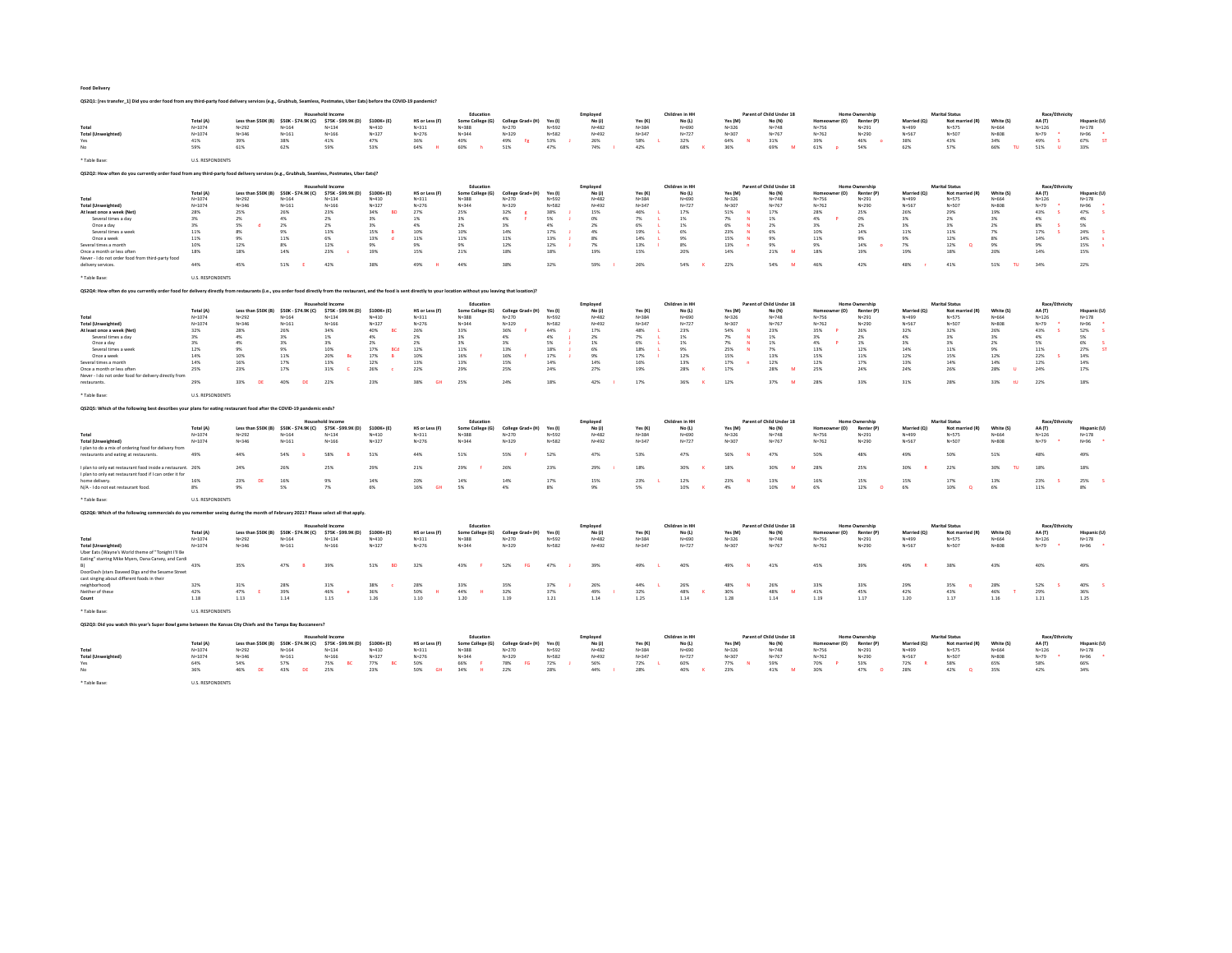QS2Q1: [res transfer\_1] Did you order food from any third-party food delivery services (e.g., Grubhub, Seamless, Postmates, Uber Eats) before the COVID-19 pandemic?

|                                                                                                                                                                                                                             |                         |                                         |                                                                    | <b>Household Income</b>                        |                   |                       | Education                     |                          |                | Employed           |                | Children in HH           |                | Parent of Child Under 18           |                      | <b>Home Ownership</b>               |                    | <b>Marital Status</b>                    |                  | Race/Ethnicity           |                    |
|-----------------------------------------------------------------------------------------------------------------------------------------------------------------------------------------------------------------------------|-------------------------|-----------------------------------------|--------------------------------------------------------------------|------------------------------------------------|-------------------|-----------------------|-------------------------------|--------------------------|----------------|--------------------|----------------|--------------------------|----------------|------------------------------------|----------------------|-------------------------------------|--------------------|------------------------------------------|------------------|--------------------------|--------------------|
|                                                                                                                                                                                                                             | Total (A)               |                                         | Less than \$50K (B) \$50K - \$74.9K (C) \$75K - \$99.9K (D)        |                                                | \$100K+(E)        | HS or Less (F)        | Some College (G)              | College Grad+ (H)        | Yes (I)        | No (J)             | Yes (K)        | No (L)                   | Yes (M)        | No (N)                             | er (O)               | Renter (P)                          | Married (O)        | Not married (R)                          | White (S)        | AA (T)                   | Hispanic (I        |
| Total                                                                                                                                                                                                                       | 1.074                   | 292                                     | 164                                                                | 134                                            | 410               | 311                   | 388                           | 270                      | 592            | 482                | 384            | 690                      | 326            | 748                                | 756                  | 291                                 | 499                | 575                                      | 664              | 126                      | 178                |
| <b>Total (Unweighted)</b><br>Yes                                                                                                                                                                                            | 1,074<br>442            | 346<br>114                              | 161<br>62                                                          | 166<br>SS <sub>1</sub>                         | 327<br>191        | 276<br>111            | 344<br>157                    | 329<br>132               | 582<br>315     | 492<br>127         | 347<br>223     | 727<br>219               | 307<br>210     | 767<br>232                         | 762<br>295           | 290<br>134                          | 567<br>192         | 507<br>250                               | 808<br>224       | 79<br>62                 | 96<br>119          |
| No                                                                                                                                                                                                                          | 632                     | 179                                     | 102                                                                | 78                                             | 219               | 200                   | 231                           | 138                      | 277            | 355                | 160            | 472                      | 117            | 515                                | 460                  | 156                                 | 307                | 325                                      | 440              | 64                       | 60                 |
|                                                                                                                                                                                                                             |                         |                                         |                                                                    |                                                |                   |                       |                               |                          |                |                    |                |                          |                |                                    |                      |                                     |                    |                                          |                  |                          |                    |
| * Table Base:                                                                                                                                                                                                               | <b>U.S. RESPONDENTS</b> |                                         |                                                                    |                                                |                   |                       |                               |                          |                |                    |                |                          |                |                                    |                      |                                     |                    |                                          |                  |                          |                    |
| Q\$2Q2: How often do you currently order food from any third-party food delivery services (e.g., Grubhub, Seamless, Postmates, Uber Eats)?                                                                                  |                         |                                         |                                                                    |                                                |                   |                       |                               |                          |                |                    |                |                          |                |                                    |                      |                                     |                    |                                          |                  |                          |                    |
|                                                                                                                                                                                                                             |                         |                                         |                                                                    |                                                |                   |                       |                               |                          |                |                    |                |                          |                |                                    |                      |                                     |                    |                                          |                  |                          |                    |
|                                                                                                                                                                                                                             | Total (A)               |                                         | Less than \$50K (B) \$50K - \$74.9K (C)                            | <b>Household Income</b><br>\$75K - \$99.9K (D) | \$100K+(E)        | HS or Less (F)        | Education<br>Some College (G) | College Grad+ (H)        | Yes (I)        | Employed<br>No(1)  | Yes (K)        | Children in HH<br>No (L) | Yes (M)        | Parent of Child Under 18<br>No (N) | r (O)                | <b>Home Ownership</b><br>Renter (P) | Married (O)        | <b>Marital Status</b><br>Not married (R) | White (S)        | Race/Ethnicity<br>AA (T) | Hispanic (L        |
| Total                                                                                                                                                                                                                       | 1.074                   | 292                                     | 164                                                                | 134                                            | 410               | 311                   | 388                           | 270                      | 592            | 482                | 384            | 690                      | 326            | 748                                | 756                  | 291                                 | 499                | 575                                      | 664              | 126                      | 178                |
| <b>Total (Unweighted)</b>                                                                                                                                                                                                   | 1,074                   | 346                                     | 161                                                                | 166                                            | 327               | 276                   | 344                           | 329                      | 582            | 492                | 347            | 727                      | 307            | 767                                | 762                  | 290                                 | 567                | 507                                      | 808              | 79                       | 96                 |
| At least once a week (Net)                                                                                                                                                                                                  | 295                     | 72                                      | 43                                                                 | 20                                             | 140               | 83                    | 97                            | 87                       | 225            | 70                 | 178            | 118                      | 168            | 128                                | 212                  | 73                                  | 131                | 165                                      | 129              | S4                       | 84                 |
| Several times a day                                                                                                                                                                                                         | 29                      |                                         |                                                                    |                                                | 14                |                       | 10 <sub>1</sub>               | 11                       | 28             |                    | 26             |                          | 24             |                                    | 28                   |                                     | 16                 | 13                                       | 17               |                          |                    |
| Once a day                                                                                                                                                                                                                  | 34                      | 16                                      |                                                                    | $\overline{ }$                                 | 13                | 13                    |                               | R                        | 22             | 12                 | 25             |                          | 20             | 13                                 | 24                   | ×,                                  | 15                 | 19                                       | 15               |                          | я                  |
| Several times a week                                                                                                                                                                                                        | 119                     | 23<br>27                                | 14<br>19                                                           | 18                                             | 60                | 31                    | 37<br>42                      | 38<br>29                 | 98<br>77       | 20<br>37           | 74<br>53       | 44<br>61                 | 76<br>47       | 43<br>66                           | 78<br>82             | 41<br>27                            | SS.<br>45          | 64                                       | 43<br>54         | 21<br>18                 | 43                 |
| Once a week<br>Several times a month                                                                                                                                                                                        | 113<br>106              | 35                                      | 13                                                                 | 17                                             | 38                | 35<br>29              | 37                            | 32                       | 71             | 25                 | 50             | 57                       | 42             | 64                                 | 65                   | 39                                  | -25                | 71                                       | 59               | 11                       | 25<br>28           |
| Once a month or less often                                                                                                                                                                                                  | 199                     | 54                                      | 23                                                                 | 31                                             | 76                | 47                    | 83                            | 49                       | 107            | 92                 | 58             | 140                      | 44             | 154                                | 134                  | 55                                  | 95                 | 104                                      | 136              | 18                       | 27                 |
| Never - I do not order food from third-party food                                                                                                                                                                           |                         |                                         |                                                                    |                                                |                   |                       |                               |                          |                |                    |                |                          |                |                                    |                      |                                     |                    |                                          |                  |                          |                    |
| delivery services.                                                                                                                                                                                                          | 474                     | 132                                     | 84                                                                 | 56                                             | 156               | 152                   | 171                           | 102                      | 189            | 284                | 98             | 376                      | 72             | 402                                | 345                  | 123                                 | 239                | 235                                      | 340              | 42                       | 39                 |
|                                                                                                                                                                                                                             |                         |                                         |                                                                    |                                                |                   |                       |                               |                          |                |                    |                |                          |                |                                    |                      |                                     |                    |                                          |                  |                          |                    |
| * Table Base:                                                                                                                                                                                                               | <b>U.S. RESPONDENTS</b> |                                         |                                                                    |                                                |                   |                       |                               |                          |                |                    |                |                          |                |                                    |                      |                                     |                    |                                          |                  |                          |                    |
| Q\$2Q4: How often do you currently order food for delivery directly from restaurants (i.e., you order food directly from the restaurant, and the food is sent directly to your location without you leaving that location)? |                         |                                         |                                                                    |                                                |                   |                       |                               |                          |                |                    |                |                          |                |                                    |                      |                                     |                    |                                          |                  |                          |                    |
|                                                                                                                                                                                                                             |                         |                                         |                                                                    |                                                |                   |                       |                               |                          |                |                    |                |                          |                |                                    |                      |                                     |                    |                                          |                  |                          |                    |
|                                                                                                                                                                                                                             | Total (A)               |                                         | Less than \$50K (B) \$50K - \$74.9K (C)                            | <b>Household Income</b><br>\$75K - \$99.9K (D) | \$100K+(E)        | HS or Less (F)        | Education<br>Some College (G) | College Grad+ (H)        | Yes (I)        | Employed<br>No(1)  | Yes (K)        | Children in HH<br>No (L) | Yes (M)        | Parent of Child Under 18<br>No (N) | r (O)                | Home Ownership<br>Renter (F         | Married            | <b>Marital Status</b><br>Not may         |                  | Race/Ethnicity<br>AA (T) | Hispanic           |
| Total                                                                                                                                                                                                                       | 1.074                   | 292                                     | 164                                                                | 134                                            | 410               | 311                   | 388                           | 270                      | 592            | 482                | 384            | 690                      | 326            | 748                                | 756                  | 291                                 | 499                | 575                                      | 664              | 126                      | 178                |
| <b>Total (Unweighted)</b>                                                                                                                                                                                                   | 1,074                   | 346                                     | 161                                                                | 166                                            | 327               | 276                   | 344                           | 329                      | 582            | 492                | 347            | 727                      | 307            | 767                                | 762                  | 290                                 | 567                | 507                                      | 808              | 79                       | 96                 |
| At least once a week (Net)                                                                                                                                                                                                  | 345                     | 82                                      | 42                                                                 | 46                                             | 163               | 82                    | 128                           | 97                       | 260            | 84                 | 185            | 159                      | 176            | 169                                | 262                  | 75                                  | 160                | 185                                      | 172              | 54                       | 92                 |
| Several times a day                                                                                                                                                                                                         | 33                      | 13                                      |                                                                    |                                                | 15                |                       | 12                            | 11                       | 25             |                    | 27             |                          | 23             | 10                                 | 23                   |                                     | 18                 | 15                                       | 19               |                          |                    |
| Once a day                                                                                                                                                                                                                  | 31                      | 13                                      |                                                                    | $\Delta$                                       | 10                |                       | 13                            | R                        | 27             |                    | 23             |                          | 23             |                                    | 29                   |                                     | 13                 | 19                                       | 13               |                          | $10\,$             |
| Several times a weel                                                                                                                                                                                                        | 133                     | 27                                      | 15                                                                 | 14                                             | 71                | 38                    | $41\,$                        | 34                       | 106            | 27                 | 71             | 62                       | 80             | 52                                 | 97                   | 34                                  | 68                 | 65                                       | 58               | 14                       | 48                 |
| Once a week                                                                                                                                                                                                                 | 148                     | -29                                     | 19                                                                 | 27                                             | 68                | 32                    | 62                            | 44                       | 103            | 45                 | 64             | 84                       | 49             | 99                                 | 114                  | 33                                  | 62                 | 86                                       | 81               | 28                       | 25                 |
| Several times a month<br>Once a month or less often                                                                                                                                                                         | 148<br>269              | 47<br>69                                | 28<br>28                                                           | 18<br>41                                       | 48<br>105         | 41<br>68              | 52<br>111                     | 41<br>68                 | 83<br>140      | 66<br>129          | 61<br>73       | 87<br>196                | 56<br>57       | 92<br>212                          | 94<br>189            | 50<br>70                            | 65<br>120          | 83<br>149                                | 91<br>185        | 15<br>30                 | 24<br>30           |
| Never - I do not order food for delivery directly from                                                                                                                                                                      |                         |                                         |                                                                    |                                                |                   |                       |                               |                          |                |                    |                |                          |                |                                    |                      |                                     |                    |                                          |                  |                          |                    |
| restaurants.                                                                                                                                                                                                                | 312                     |                                         |                                                                    | 29                                             | 93                | 120                   | 97                            | 64                       | 110            | 203                | 64             | 248                      | 38             | 274                                | 211                  | 97                                  | 154                | 158                                      | 217              | 28                       | 32                 |
|                                                                                                                                                                                                                             |                         |                                         |                                                                    |                                                |                   |                       |                               |                          |                |                    |                |                          |                |                                    |                      |                                     |                    |                                          |                  |                          |                    |
| Table Base:                                                                                                                                                                                                                 | <b>U.S. REPSONDENTS</b> |                                         |                                                                    |                                                |                   |                       |                               |                          |                |                    |                |                          |                |                                    |                      |                                     |                    |                                          |                  |                          |                    |
|                                                                                                                                                                                                                             |                         |                                         |                                                                    |                                                |                   |                       |                               |                          |                |                    |                |                          |                |                                    |                      |                                     |                    |                                          |                  |                          |                    |
| QS2Q5: Which of the following best describes your plans for eating restaurant food after the COVID-19 pandemic ends?                                                                                                        |                         |                                         |                                                                    |                                                |                   |                       |                               |                          |                |                    |                |                          |                |                                    |                      |                                     |                    |                                          |                  |                          |                    |
|                                                                                                                                                                                                                             |                         |                                         |                                                                    | Household Income                               |                   |                       |                               |                          |                |                    |                |                          |                |                                    |                      | <b>Home Ownership</b>               |                    |                                          |                  |                          |                    |
|                                                                                                                                                                                                                             | Total (A)               | Less than \$50K (B) \$50K - \$74.9K (C) |                                                                    | \$75K - \$99.9K (D)                            | \$100K+(E)        | HS or Less (F)        | Education<br>Some College (G) | College Grad+ (H)        | Yes (I)        | Employed<br>No (J) | Yes (K)        | Children in HH<br>No (L) | Yes (M)        | Parent of Child Under 18<br>No (N) | (n)                  | Renter (P)                          | Married            | <b>Marital Status</b><br>Not married (R) | White (S)        | Race/Ethnicity<br>AA (T) | Hispanic (U        |
| Total                                                                                                                                                                                                                       | 1.074                   | 292                                     | 164                                                                | 134                                            | 410               | 311                   | 388                           | 270                      | 592            | 482                | 384            | 690                      | 326            | 748                                | 756                  | 291                                 | 499                | 575                                      | 664              | 126                      | 178                |
| <b>Total (Unweighted)</b>                                                                                                                                                                                                   | 1,074                   | 346                                     | 161                                                                | 166                                            | 327               | 276                   | 344                           | 329                      | 582            | 492                | 347            | 727                      | 307            | 767                                | 762                  | 290                                 | 567                | 507                                      | 808              | 79                       | 96                 |
| I plan to do a mix of ordering food for delivery from                                                                                                                                                                       |                         |                                         |                                                                    |                                                |                   |                       |                               |                          |                |                    |                |                          |                |                                    |                      |                                     |                    |                                          |                  |                          |                    |
| restaurants and eating at restaurants.                                                                                                                                                                                      | 531                     | 128                                     | 88                                                                 | 78                                             | 208               | 136                   | 199                           | 149                      | 306            | 224                | 205            | 326                      | 182            | 349                                | 382                  | 139                                 | 243                | 288                                      | 337              | 60                       | 88                 |
|                                                                                                                                                                                                                             |                         |                                         |                                                                    |                                                |                   |                       |                               |                          |                |                    |                |                          |                |                                    |                      |                                     |                    |                                          |                  |                          |                    |
| I plan to only eat restaurant food inside a restaurant. 280<br>I plan to only eat restaurant food if I can order it for                                                                                                     |                         | 71                                      | 42                                                                 | 34                                             | 120               | 65                    | 112                           | $71\,$                   | 138            | 142                | 71             | 209                      | 58             | 222                                | 208                  | 71                                  | 152                | 128                                      | 201              | 22                       | 32                 |
| home delivery.                                                                                                                                                                                                              | 174                     | 66                                      | 26                                                                 | 13                                             | 57                | 62                    | 56                            | 38                       | 100            | 74                 | 90             | 84                       | 74             | 100                                | 118                  | 45                                  | 74                 | 99                                       | 85               | 30                       | 44                 |
| N/A - I do not eat restaurant food                                                                                                                                                                                          | 89                      | 28                                      |                                                                    | 10                                             | 24                | 48                    | 21                            | 11                       | 48             | 42                 | 18             | 71                       | 13             | 77                                 | 48                   | 36                                  | 30                 | 59                                       | 42               | 14                       | 15                 |
|                                                                                                                                                                                                                             |                         |                                         |                                                                    |                                                |                   |                       |                               |                          |                |                    |                |                          |                |                                    |                      |                                     |                    |                                          |                  |                          |                    |
| * Table Base:                                                                                                                                                                                                               | <b>U.S. RESPONDENTS</b> |                                         |                                                                    |                                                |                   |                       |                               |                          |                |                    |                |                          |                |                                    |                      |                                     |                    |                                          |                  |                          |                    |
| QS2Q6: Which of the following commercials do you remember seeing during the month of February 2021? Please select all that apply.                                                                                           |                         |                                         |                                                                    |                                                |                   |                       |                               |                          |                |                    |                |                          |                |                                    |                      |                                     |                    |                                          |                  |                          |                    |
|                                                                                                                                                                                                                             |                         |                                         |                                                                    |                                                |                   |                       |                               |                          |                |                    |                |                          |                |                                    |                      |                                     |                    |                                          |                  |                          |                    |
|                                                                                                                                                                                                                             |                         |                                         |                                                                    | Household Income                               |                   |                       | Education                     |                          |                | Employed           |                | Children in HH           |                | Parent of Child Under 18           |                      | <b>Home Ownership</b>               |                    | <b>Marital Status</b>                    |                  | Race/Ethnicity           |                    |
| Total                                                                                                                                                                                                                       | <b>Total (A)</b>        | Less than \$50K (B)                     | \$50K - \$74.9K (C)                                                | \$75K - \$99.9K (D)                            | $$100K + (E)$     | HS or Less (F)        | Some College (G)              | College Grad+ (H)        | Yes (I)        | No(1)              | Yes (K)<br>384 | No (L)                   | Yes (M)        | No (N)                             | er (O)<br>Home       | Renter (P)                          | Married (Q)        | Not married (R)                          | White (S)        | AA (T)                   | Hispanic (U        |
|                                                                                                                                                                                                                             | 1.074                   | 292                                     | 164                                                                | 134                                            | 410               | 311                   | 388                           | 270                      | 592            | 482                |                | 690                      | 326            | 748                                | 756                  | 291                                 | 499                | 575                                      | 664              | 126                      | 178                |
| <b>Total (Unweighted)</b>                                                                                                                                                                                                   | 1.074                   | 346                                     | 161                                                                | 166                                            | 327               | 276                   | 344                           | 329                      | 582            | 492                | 347            | 727                      | 307            | 767                                | 762                  | 290                                 | 567                | 507                                      | 808              | 79                       | 96                 |
| Uber Eats (Wayne's World theme of "Tonight I'll Be<br>Eating" starring Mike Myers, Dana Carvey, and Cardi                                                                                                                   |                         |                                         |                                                                    |                                                |                   |                       |                               |                          |                |                    |                |                          |                |                                    |                      |                                     |                    |                                          |                  |                          |                    |
|                                                                                                                                                                                                                             | 466                     | 101                                     | 77                                                                 | 52                                             | 209               | 98                    | 167                           | 141                      | 277            | 188                | 188            | 277                      | 161            | 304                                | 341                  | 113                                 | 244                | 221                                      | 285              | 51                       | 87                 |
| DoorDash (stars Daveed Digs and the Sesame Street                                                                                                                                                                           |                         |                                         |                                                                    |                                                |                   |                       |                               |                          |                |                    |                |                          |                |                                    |                      |                                     |                    |                                          |                  |                          |                    |
| cast singing about different foods in their                                                                                                                                                                                 |                         |                                         |                                                                    |                                                |                   |                       |                               |                          |                |                    |                |                          |                |                                    |                      |                                     |                    |                                          |                  |                          |                    |
| neighborhood)<br>Neither of these                                                                                                                                                                                           | 348<br>455              | 91<br>138                               | 46<br>64                                                           | 41<br>61                                       | 157<br>149        | 87<br>157             | 126<br>172                    | 94<br>86                 | 221<br>219     | 127<br>236         | 168<br>123     | 180<br>331               | 157<br>98      | 191<br>357                         | 246<br>311           | 96<br>130                           | 145<br>207         | 203<br>247                               | 183<br>306       | 65<br>36                 | 71<br>65           |
|                                                                                                                                                                                                                             |                         |                                         |                                                                    |                                                |                   |                       |                               |                          |                |                    |                |                          |                |                                    |                      |                                     |                    |                                          |                  |                          |                    |
| Count                                                                                                                                                                                                                       | 1.18                    | 1.13                                    | 1.14                                                               | 1.15                                           | 1.26              | 1.10                  | 1.20                          | 1.19                     | 1.21           | 1.14               | 1.25           | 1.14                     | 1.28           | 1.14                               | 1.19                 | 1.17                                | 1.20               | 1.17                                     | 1.16             | 1.21                     | 1.25               |
| * Table Base:                                                                                                                                                                                                               | <b>U.S. RESPONDENTS</b> |                                         |                                                                    |                                                |                   |                       |                               |                          |                |                    |                |                          |                |                                    |                      |                                     |                    |                                          |                  |                          |                    |
| QS2Q3: Did you watch this year's Super Bowl game between the Kansas City Chiefs and the Tampa Bay Buccaneers?                                                                                                               |                         |                                         |                                                                    |                                                |                   |                       |                               |                          |                |                    |                |                          |                |                                    |                      |                                     |                    |                                          |                  |                          |                    |
|                                                                                                                                                                                                                             |                         |                                         |                                                                    | Household Income                               |                   |                       | Education                     |                          |                | <b>Employed</b>    |                | Children in HH           |                | Parent of Child Under 18           |                      | Home Ownership                      |                    | <b>Marital Status</b>                    |                  |                          |                    |
|                                                                                                                                                                                                                             |                         |                                         |                                                                    |                                                |                   |                       |                               |                          |                |                    |                |                          |                |                                    |                      |                                     |                    |                                          |                  | Race/Ethnicity           |                    |
| Total                                                                                                                                                                                                                       | Total (A)<br>1.074      | 292                                     | Less than \$50K (B) \$50K - \$74.9K (C) \$75K - \$99.9K (D)<br>164 | 134                                            | \$100K+(E)<br>410 | HS or Less (F)<br>311 | Some College (G)<br>388       | College Grad+ (H)<br>270 | Yes (I)<br>592 | No (J)<br>482      | Yes (K)<br>384 | No (L)<br>690            | Yes (M)<br>326 | No (N)<br>748                      | r (O)<br>Home<br>756 | Renter (P)<br>291                   | Married (Q)<br>499 | Not married (R)<br>575                   | White (S)<br>664 | AA (T)<br>126            | Hispanic (U<br>178 |
| <b>Total (Unweighted)</b>                                                                                                                                                                                                   | 1,074                   | 346                                     | 161                                                                | 166                                            | 327               | 276                   | 344                           | 329                      | 582            | 492                | 347            | 727                      | 307            | 767                                | 762                  | 290                                 | 567                | 507                                      | 808              | 79                       | 96                 |
| Yes<br>No                                                                                                                                                                                                                   | 692<br>382              | 159<br>133                              | 93<br>70                                                           | 100<br>33                                      | 315<br>94         | 156<br>155            | 256<br>132                    | 211<br>59                | 425<br>168     | 268<br>214         | 275<br>109     | 417<br>273               | 251<br>75      | 441<br>306                         | 527<br>229           | 154<br>136                          | 360<br>139         | 332<br>242                               | 435<br>229       | 72<br>53                 | 119<br>60          |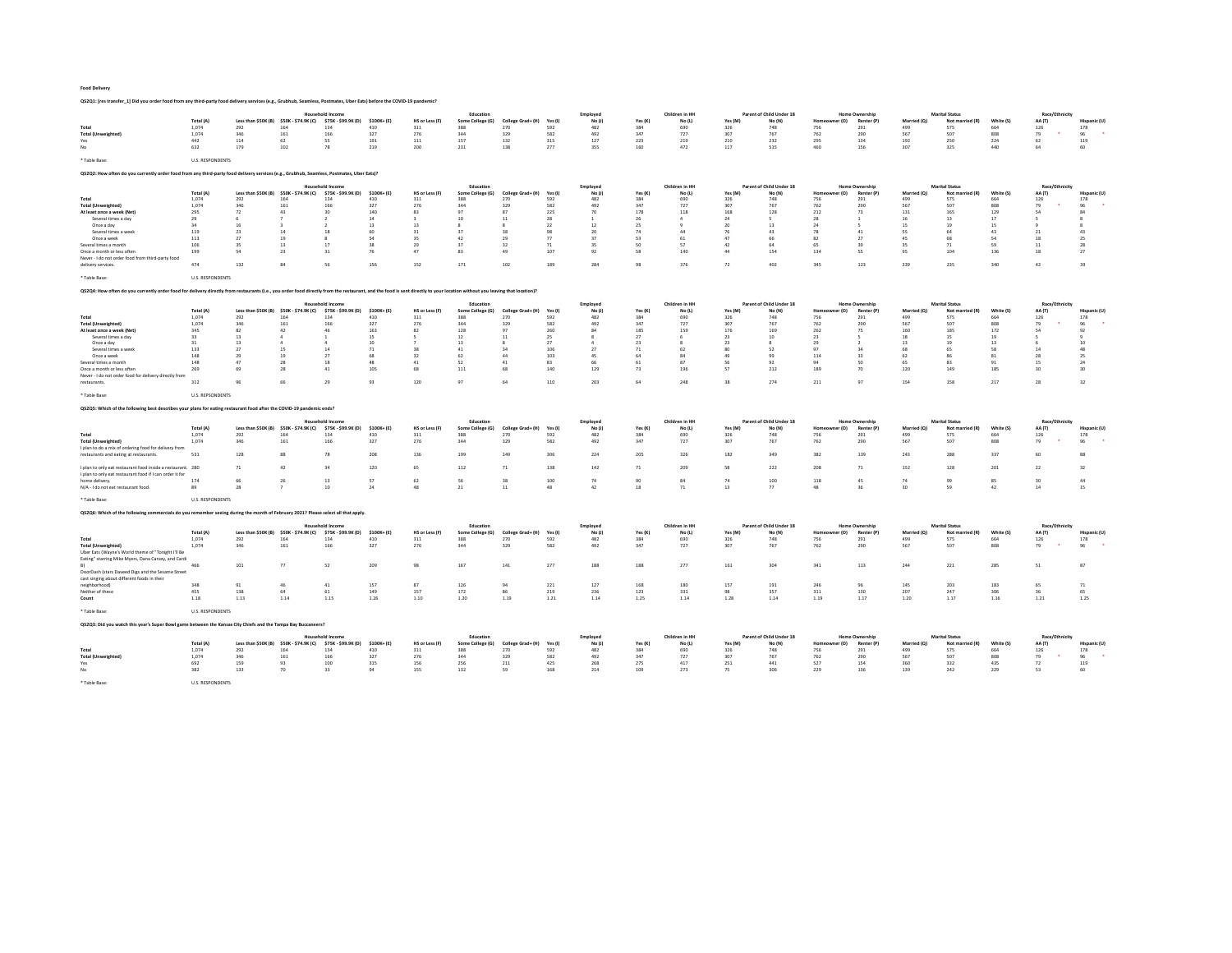|                           |                         |                                                               |   | <b>Super Bowl Commercial Recall</b>                               |   |                                                        |    |                                                                        | <b>Food Delivery Services Use</b> |                                                                        |    |
|---------------------------|-------------------------|---------------------------------------------------------------|---|-------------------------------------------------------------------|---|--------------------------------------------------------|----|------------------------------------------------------------------------|-----------------------------------|------------------------------------------------------------------------|----|
|                           | Total (A)               | <b>DoorDash</b><br>(Recall seeing<br>in February<br>2021) (B) |   | <b>Uber Eats</b><br>(Recall<br>seeing in<br>February<br>2021) (C) |   | Currently<br>order food<br>for home<br>delivery<br>(D) |    | <b>Used food</b><br>delivery<br>services<br>before the<br>pandemic (E) |                                   | Did not use<br>food delivery<br>services<br>before the<br>pandemic (F) |    |
| Total                     | $N = 1074$              | $N = 348$                                                     |   | $N = 466$                                                         |   | $N = 791$                                              |    | $N = 442$                                                              |                                   | $N = 632$                                                              |    |
| <b>Total (Unweighted)</b> | $N = 1074$              | $N = 356$                                                     |   | $N = 461$                                                         |   | $N = 793$                                              |    | $N = 441$                                                              |                                   | $N = 633$                                                              |    |
| Yes                       | 41%                     | 62%                                                           | C | 54%                                                               |   | 55%                                                    |    | 100%                                                                   | DF                                | 0%                                                                     |    |
| No                        | 59%                     | 38%                                                           |   | 46%                                                               | b | 45%                                                    | E. | 0%                                                                     |                                   | 100%                                                                   | DE |
| * Table Base:             | <b>U.S. RESPONDENTS</b> |                                                               |   |                                                                   |   |                                                        |    |                                                                        |                                   |                                                                        |    |

QS2Q1: [res transfer\_1] Did you order food from any third-party food delivery services (e.g., Grubhub, Seamless, Postmates, Uber Eats) before the COVID-19 pandemic?

QS2Q2: How often do you currently order food from any third-party food delivery services (e.g., Grubhub, Seamless, Postmates, Uber Eats)?

|                                                   |                         |                                                                     |              | <b>Super Bowl Commercial Recall</b>                                            |                                                                     |    |                                                                                     | <b>Food Delivery Services Use</b> |                                                                                     |           |
|---------------------------------------------------|-------------------------|---------------------------------------------------------------------|--------------|--------------------------------------------------------------------------------|---------------------------------------------------------------------|----|-------------------------------------------------------------------------------------|-----------------------------------|-------------------------------------------------------------------------------------|-----------|
| <b>Total</b>                                      | Total (A)<br>$N = 1074$ | DoorDash<br>(Recall seeing<br>in February<br>2021) (B)<br>$N = 348$ |              | <b>Uber Eats</b><br>(Recall<br>seeing in<br>February<br>2021) (C)<br>$N = 466$ | Currently<br>order food<br>for home<br>delivery<br>(D)<br>$N = 791$ |    | <b>Used food</b><br>delivery<br>services<br>before the<br>pandemic (E)<br>$N = 442$ |                                   | Did not use<br>food delivery<br>services<br>before the<br>pandemic (F)<br>$N = 632$ |           |
| <b>Total (Unweighted)</b>                         | $N = 1074$              | $N = 356$                                                           |              | $N = 461$                                                                      | $N = 793$                                                           |    | $N = 441$                                                                           |                                   | $N = 633$                                                                           |           |
| At least once a week (Net)                        | 28%                     | 43%                                                                 |              | 38%                                                                            | 37%                                                                 | F. | 54%                                                                                 | DF                                | 9%                                                                                  |           |
| Several times a day                               | 3%                      | 7%                                                                  |              | 5%                                                                             | 4%                                                                  | F  | 6%                                                                                  | F                                 | 0%                                                                                  |           |
| Once a day                                        | 3%                      | 4%                                                                  |              | 5%                                                                             | 4%                                                                  | F  | 6%                                                                                  | F                                 | 1%                                                                                  |           |
| Several times a week                              | 11%                     | 21%                                                                 | $\mathbf{C}$ | 16%                                                                            | 15%                                                                 | F  | 23%                                                                                 | DF                                | 3%                                                                                  |           |
| Once a week                                       | 11%                     | 11%                                                                 |              | 12%                                                                            | 14%                                                                 | F  | 18%                                                                                 | F                                 | 5%                                                                                  |           |
| Several times a month                             | 10%                     | 15%                                                                 |              | 12%                                                                            | 13%                                                                 | F  | 20%                                                                                 | DF                                | 3%                                                                                  |           |
| Once a month or less often                        | 18%                     | 17%                                                                 |              | 19%                                                                            | 25%                                                                 | F  | 23%                                                                                 | F                                 | 15%                                                                                 |           |
| Never - I do not order food from third-party food |                         |                                                                     |              |                                                                                |                                                                     |    |                                                                                     |                                   |                                                                                     |           |
| delivery services.                                | 44%                     | 25%                                                                 |              | 32%                                                                            | 24%                                                                 | E. | 3%                                                                                  |                                   | 73%                                                                                 | <b>DE</b> |

\* Table Base: U.S. RESPONDENTS

QS2Q4: How often do you currently order food for delivery directly from restaurants (i.e., you order food directly from the restaurant, and the food is sent directly to your location without you leaving that location)?

|              |            |                 | <b>Super Bowl Commercial Recall</b> |            | <b>Food Delivery Services Use</b> |               |
|--------------|------------|-----------------|-------------------------------------|------------|-----------------------------------|---------------|
|              |            |                 | <b>Uber Eats</b>                    | Currently  | Used food                         | Did not use   |
|              |            | <b>DoorDash</b> | (Recall                             | order food | delivery                          | food delivery |
|              |            | (Recall seeing  | seeing in                           | for home   | services                          | services      |
|              |            | in February     | February                            | delivery   | before the                        | before the    |
|              | Total (A)  | 2021) (B)       | 2021) (C)                           | (D)        | pandemic (E)                      | pandemic (F)  |
| <b>Total</b> | $N = 1074$ | $N = 348$       | $N = 466$                           | $N = 791$  | $N = 442$                         | $N = 632$     |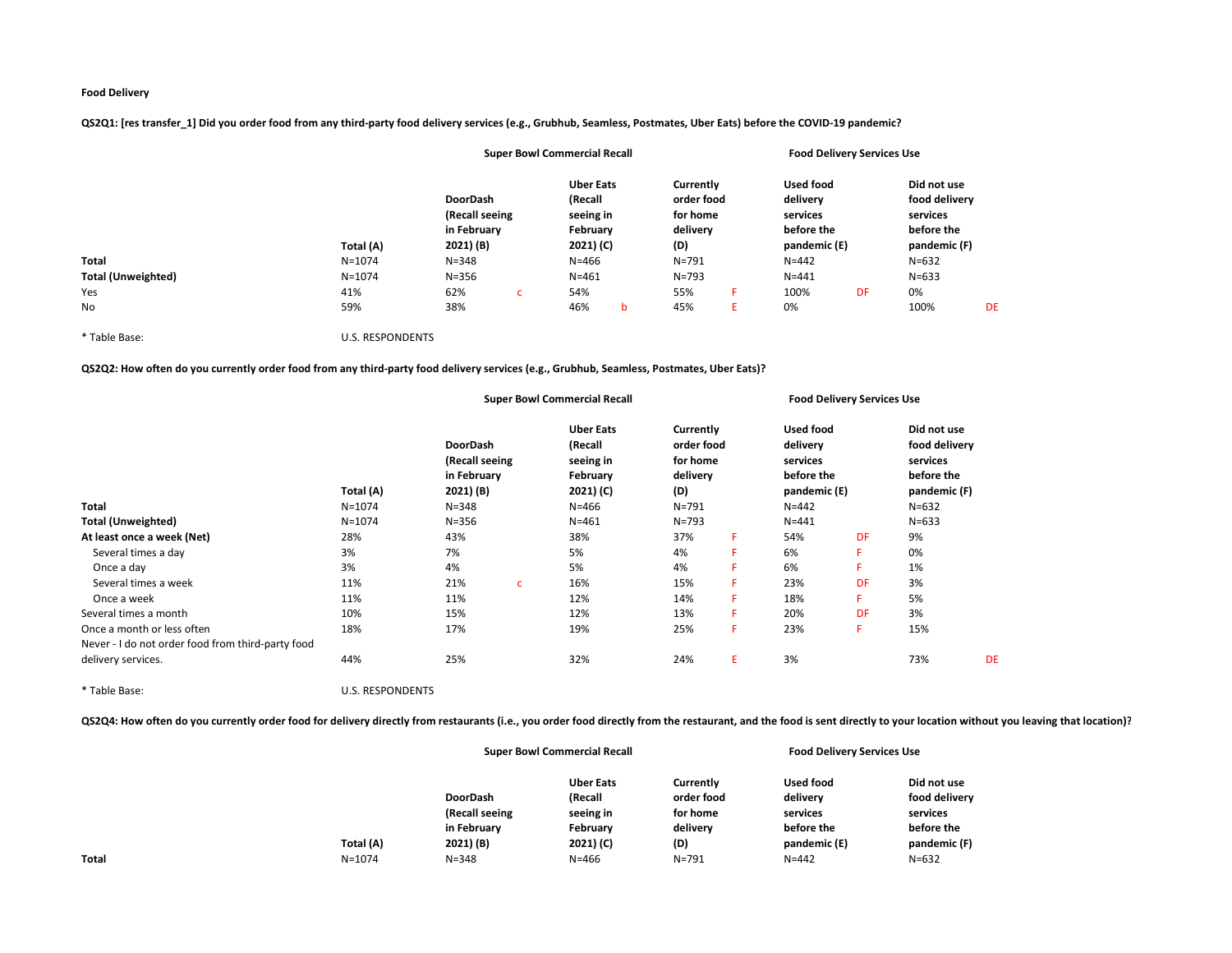| <b>Total (Unweighted)</b>                              | $N = 1074$ | $N = 356$ | $N = 461$ | $N = 793$ |     | $N = 441$ |    | $N = 633$ |           |
|--------------------------------------------------------|------------|-----------|-----------|-----------|-----|-----------|----|-----------|-----------|
| At least once a week (Net)                             | 32%        | 49%       | 42%       | 44%       |     | 56%       | DF | 16%       |           |
| Several times a day                                    | 3%         | 5%        | 5%        | 4%        |     | 6%        |    | 1%        |           |
| Once a day                                             | 3%         | 6%        | 4%        | 4%        |     | 6%        |    | 0%        |           |
| Several times a week                                   | 12%        | 23%       | 17%       | 17%       |     | 23%       | DF | 5%        |           |
| Once a week                                            | 14%        | 15%       | 16%       | 19%       | ь.  | 21%       |    | 9%        |           |
| Several times a month                                  | 14%        | 15%       | 15%       | 19%       |     | 18%       |    | 11%       |           |
| Once a month or less often                             | 25%        | 18%       | 22%       | 34%       | EF. | 22%       |    | 27%       |           |
| Never - I do not order food for delivery directly from |            |           |           |           |     |           |    |           |           |
| restaurants.                                           | 29%        | 18%       | 21%       | 4%        |     | 5%        |    | 46%       | <b>DE</b> |
|                                                        |            |           |           |           |     |           |    |           |           |

\* Table Base: U.S. REPSONDENTS

QS2Q5: Which of the following best describes your plans for eating restaurant food after the COVID-19 pandemic ends?

|                                                                                                                         |                         |                                                                            |              | <b>Super Bowl Commercial Recall</b>                                            |                                                                     |    |                                                                              | <b>Food Delivery Services Use</b> |                                                                                     |    |
|-------------------------------------------------------------------------------------------------------------------------|-------------------------|----------------------------------------------------------------------------|--------------|--------------------------------------------------------------------------------|---------------------------------------------------------------------|----|------------------------------------------------------------------------------|-----------------------------------|-------------------------------------------------------------------------------------|----|
| <b>Total</b>                                                                                                            | Total (A)<br>$N = 1074$ | <b>DoorDash</b><br>(Recall seeing<br>in February<br>2021) (B)<br>$N = 348$ |              | <b>Uber Eats</b><br>(Recall<br>seeing in<br>February<br>2021) (C)<br>$N = 466$ | Currently<br>order food<br>for home<br>delivery<br>(D)<br>$N = 791$ |    | Used food<br>delivery<br>services<br>before the<br>pandemic (E)<br>$N = 442$ |                                   | Did not use<br>food delivery<br>services<br>before the<br>pandemic (F)<br>$N = 632$ |    |
| <b>Total (Unweighted)</b>                                                                                               | $N = 1074$              | $N = 356$                                                                  |              | $N = 461$                                                                      | $N = 793$                                                           |    | $N = 441$                                                                    |                                   | $N = 633$                                                                           |    |
| I plan to do a mix of ordering food for delivery from                                                                   |                         |                                                                            |              |                                                                                |                                                                     |    |                                                                              |                                   |                                                                                     |    |
| restaurants and eating at restaurants.                                                                                  | 49%                     | 54%                                                                        |              | 54%                                                                            | 59%                                                                 | F. | 60%                                                                          | F.                                | 42%                                                                                 |    |
| I plan to only eat restaurant food inside a restaurant. 26%<br>I plan to only eat restaurant food if I can order it for |                         | 19%                                                                        |              | 24%                                                                            | 18%                                                                 |    | 14%                                                                          |                                   | 34%                                                                                 | DE |
| home delivery.                                                                                                          | 16%                     | 23%                                                                        | $\mathsf{C}$ | 17%                                                                            | 19%                                                                 | F. | 22%                                                                          | F.                                | 12%                                                                                 |    |
| N/A - I do not eat restaurant food.                                                                                     | 8%                      | 3%                                                                         |              | 5%                                                                             | 4%                                                                  |    | 4%                                                                           |                                   | 11%                                                                                 | DE |

\* Table Base: U.S. RESPONDENTS

QS2Q6: Which of the following commercials do you remember seeing during the month of February 2021? Please select all that apply.

|                                                                                                  |            |                                                               | <b>Super Bowl Commercial Recall</b> |                                                                   |   |                                                        |    | <b>Food Delivery Services Use</b>                               |    |                                                                        |
|--------------------------------------------------------------------------------------------------|------------|---------------------------------------------------------------|-------------------------------------|-------------------------------------------------------------------|---|--------------------------------------------------------|----|-----------------------------------------------------------------|----|------------------------------------------------------------------------|
|                                                                                                  | Total (A)  | <b>DoorDash</b><br>(Recall seeing<br>in February<br>2021) (B) |                                     | <b>Uber Eats</b><br>(Recall<br>seeing in<br>February<br>2021) (C) |   | Currently<br>order food<br>for home<br>delivery<br>(D) |    | Used food<br>delivery<br>services<br>before the<br>pandemic (E) |    | Did not use<br>food delivery<br>services<br>before the<br>pandemic (F) |
| Total                                                                                            | $N = 1074$ | $N = 348$                                                     |                                     | $N = 466$                                                         |   | $N = 791$                                              |    | $N = 442$                                                       |    | $N = 632$                                                              |
| <b>Total (Unweighted)</b>                                                                        | $N = 1074$ | $N = 356$                                                     |                                     | $N = 461$                                                         |   | $N = 793$                                              |    | $N = 441$                                                       |    | $N = 633$                                                              |
| Uber Eats (Wayne's World theme of "Tonight I'll Be                                               |            |                                                               |                                     |                                                                   |   |                                                        |    |                                                                 |    |                                                                        |
| Eating" starring Mike Myers, Dana Carvey, and Cardi                                              |            |                                                               |                                     |                                                                   |   |                                                        |    |                                                                 |    |                                                                        |
| B)                                                                                               | 43%        | 56%                                                           |                                     | 100%                                                              | B | 49%                                                    | F. | 57%                                                             | DF | 34%                                                                    |
| DoorDash (stars Daveed Digs and the Sesame Street<br>cast singing about different foods in their |            |                                                               |                                     |                                                                   |   |                                                        |    |                                                                 |    |                                                                        |
| neighborhood)                                                                                    | 32%        | 100%                                                          | C                                   | 42%                                                               |   | 37%                                                    | F. | 49%                                                             | DF | 21%                                                                    |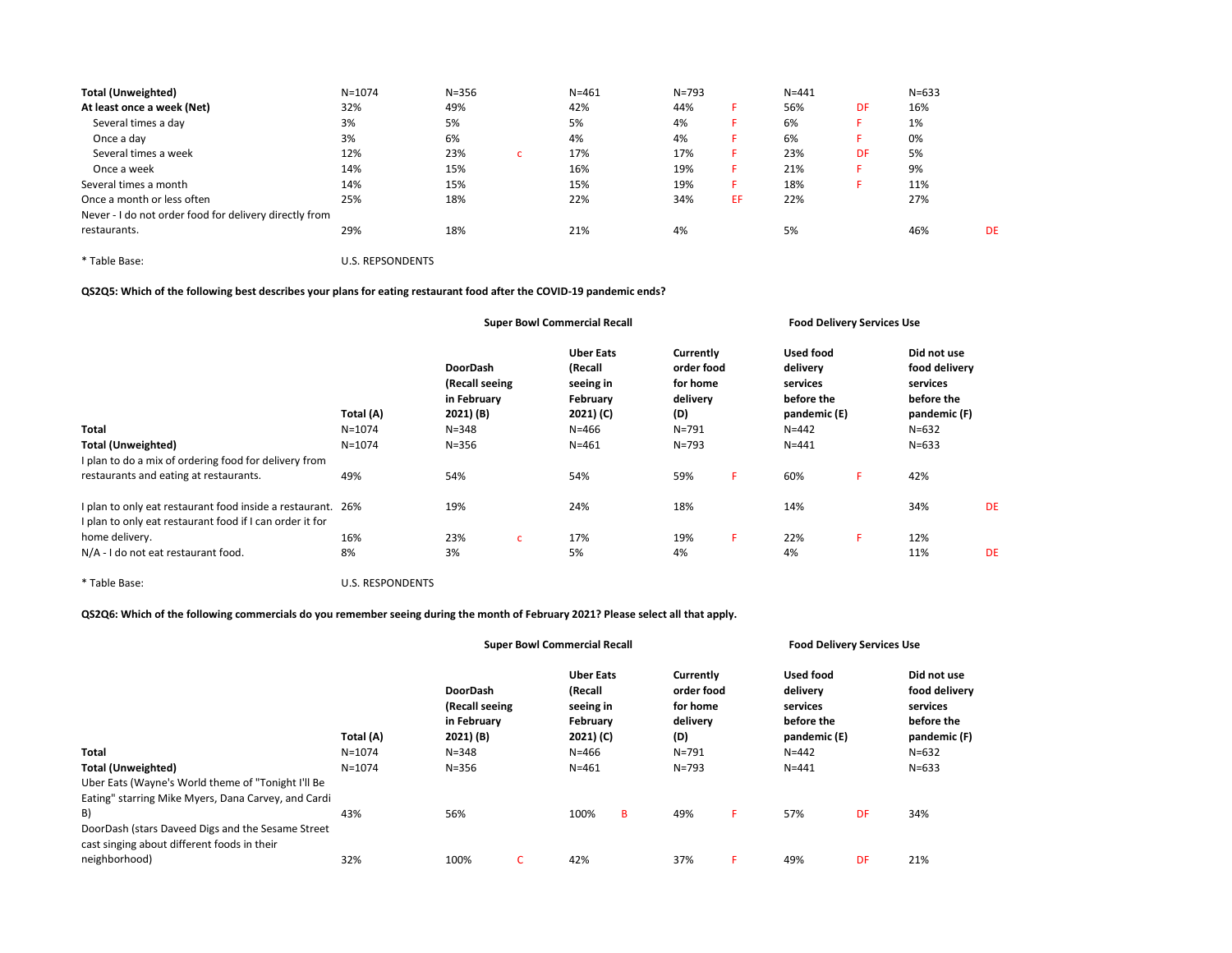| Neither of these<br>. | 170.<br>and the state of the state of the | 0%<br>$ -$ | 0%                     | 34%<br>$\sim$ $\sim$ | 22%               | ---<br>$\cdot$ . $\cdot$<br><i>JII</i><br>$\sim$ $\sim$ | DF |
|-----------------------|-------------------------------------------|------------|------------------------|----------------------|-------------------|---------------------------------------------------------|----|
| Count                 | ⊥.⊥c                                      | .<br>1.56  | $\overline{a}$<br>1.42 | 1.20                 | $\sim$<br><b></b> | .                                                       |    |

\* Table Base: U.S. RESPONDENTS

QS2Q3: Did you watch this year's Super Bowl game between the Kansas City Chiefs and the Tampa Bay Buccaneers?

|                           |            |                                                               | <b>Super Bowl Commercial Recall</b>                               |                                                        | <b>Food Delivery Services Use</b>                                      |                                                                        |    |
|---------------------------|------------|---------------------------------------------------------------|-------------------------------------------------------------------|--------------------------------------------------------|------------------------------------------------------------------------|------------------------------------------------------------------------|----|
|                           | Total (A)  | <b>DoorDash</b><br>(Recall seeing<br>in February<br>2021) (B) | <b>Uber Eats</b><br>(Recall<br>seeing in<br>February<br>2021) (C) | Currently<br>order food<br>for home<br>delivery<br>(D) | <b>Used food</b><br>delivery<br>services<br>before the<br>pandemic (E) | Did not use<br>food delivery<br>services<br>before the<br>pandemic (F) |    |
| Total                     | $N = 1074$ | $N = 348$                                                     | $N = 466$                                                         | $N = 791$                                              | $N = 442$                                                              | $N = 632$                                                              |    |
| <b>Total (Unweighted)</b> | $N = 1074$ | $N = 356$                                                     | $N = 461$                                                         | $N = 793$                                              | $N = 441$                                                              | $N = 633$                                                              |    |
| Yes                       | 64%        | 80%                                                           | 77%                                                               | 70%<br>н                                               | 75%<br>н.                                                              | 57%                                                                    |    |
| No                        | 36%        | 20%                                                           | 23%                                                               | 30%                                                    | 25%                                                                    | 43%                                                                    | DE |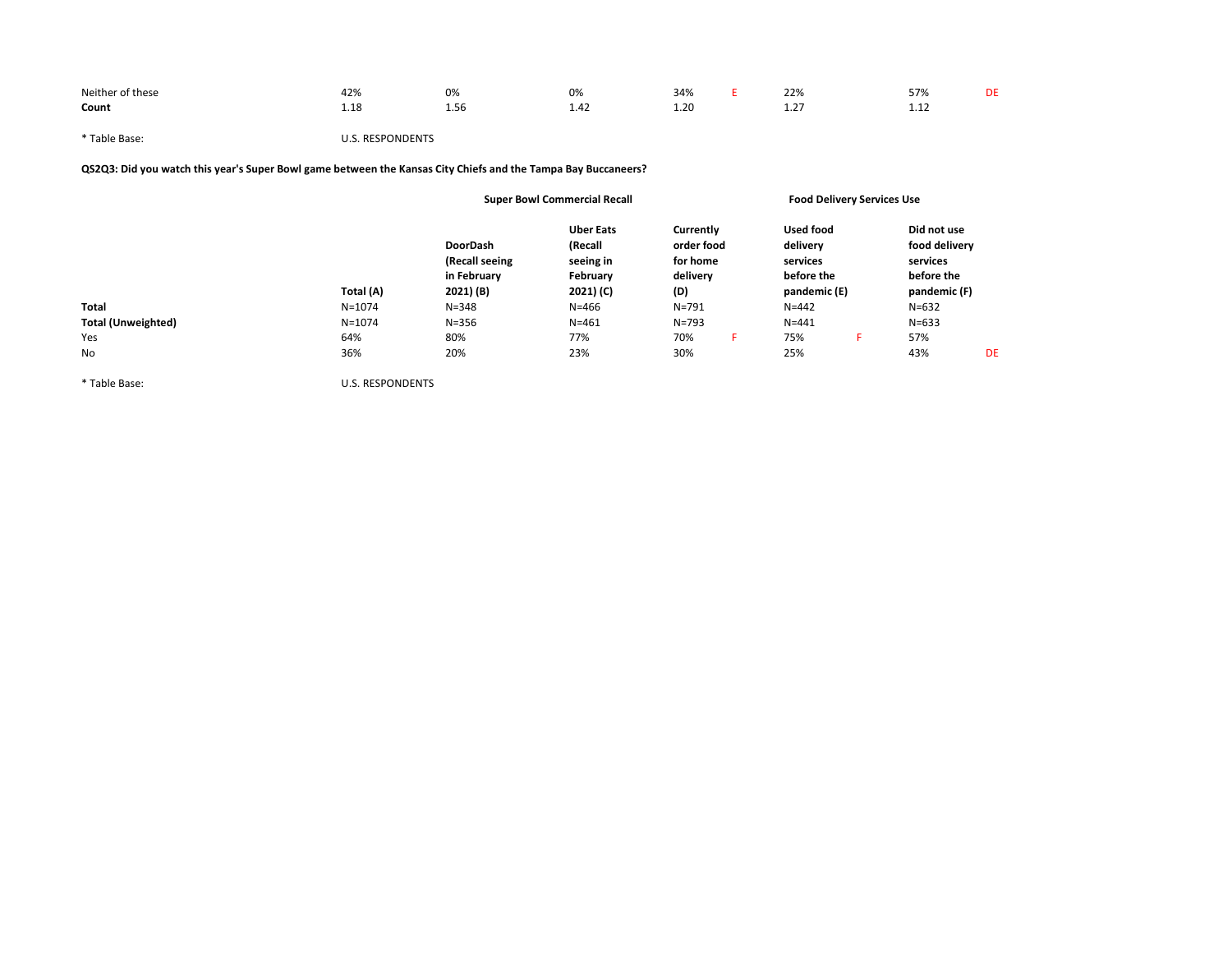QS2Q1: [res transfer\_1] Did you order food from any third-party food delivery services (e.g., Grubhub, Seamless, Postmates, Uber Eats) before the COVID-19 pandemic?

|                           |           | <b>Super Bowl Commercial Recall</b> |                                    |                        | <b>Food Delivery Services Use</b><br>Used food |                                       |  |
|---------------------------|-----------|-------------------------------------|------------------------------------|------------------------|------------------------------------------------|---------------------------------------|--|
|                           |           | <b>DoorDash</b><br>(Recall seeing   | <b>Uber Eats</b><br>(Recall seeing | <b>Currently order</b> | delivery<br>services before                    | Did not use food<br>delivery services |  |
|                           |           | in February                         | in February                        | food for home          | the pandemic                                   | before the                            |  |
|                           | Total (A) | 2021) (B)                           | 2021) (C)                          | delivery (D)           | (E)                                            | pandemic (F)                          |  |
| <b>Total</b>              | 1,074     | 348                                 | 466                                | 791                    | 442                                            | 632                                   |  |
| <b>Total (Unweighted)</b> | 1,074     | 356                                 | 461                                | 793                    | 441                                            | 633                                   |  |
| Yes                       | 442       | 215                                 | 252                                | 434                    | 442                                            | 0                                     |  |
| <b>No</b>                 | 632       | 133                                 | 214                                | 357                    | 0                                              | 632                                   |  |

\* Table Base: U.S. RESPONDENTS

QS2Q2: How often do you currently order food from any third-party food delivery services (e.g., Grubhub, Seamless, Postmates, Uber Eats)?

|                                                              |           |                                   | <b>Super Bowl Commercial Recall</b> |                                    | <b>Food Delivery Services Use</b><br><b>Used food</b> |                             |                                       |  |
|--------------------------------------------------------------|-----------|-----------------------------------|-------------------------------------|------------------------------------|-------------------------------------------------------|-----------------------------|---------------------------------------|--|
|                                                              |           | <b>DoorDash</b><br>(Recall seeing |                                     | <b>Uber Eats</b><br>(Recall seeing | <b>Currently order</b>                                | delivery<br>services before | Did not use food<br>delivery services |  |
|                                                              | Total (A) | in February<br>2021) (B)          | in February<br>2021) (C)            | food for home<br>delivery (D)      | the pandemic<br>(E)                                   | before the<br>pandemic (F)  |                                       |  |
| <b>Total</b>                                                 | 1,074     | 348                               | 466                                 | 791                                | 442                                                   | 632                         |                                       |  |
| <b>Total (Unweighted)</b>                                    | 1,074     | 356                               | 461                                 | 793                                | 441                                                   | 633                         |                                       |  |
| At least once a week (Net)                                   | 295       | 150                               | 175                                 | 295                                | 239                                                   | 57                          |                                       |  |
| Several times a day                                          | 29        | 23                                | 21                                  | 29                                 | 28                                                    | $\mathbf{\hat{}}$           |                                       |  |
| Once a day                                                   | 34        | 15                                | 25                                  | 34                                 | 28                                                    | 6                           |                                       |  |
| Several times a week                                         | 119       | 74                                | 72                                  | 119                                | 102                                                   | 16                          |                                       |  |
| Once a week                                                  | 113       | 38                                | 57                                  | 113                                | 81                                                    | 33                          |                                       |  |
| Several times a month                                        | 106       | 52                                | 54                                  | 106                                | 87                                                    | 19                          |                                       |  |
| Once a month or less often                                   | 199       | 59                                | 89                                  | 199                                | 103                                                   | 96                          |                                       |  |
| Never - I do not order food from third-party food delive 474 |           | 87                                | 147                                 | 191                                | 12                                                    | 461                         |                                       |  |

\* Table Base: U.S. RESPONDENTS

QS2Q4: How often do you currently order food for delivery directly from restaurants (i.e., you order food directly from the restaurant, and the food is sent directly to your location without you leaving that location)?

|                            |           | <b>Super Bowl Commercial Recall</b> |                          |                               | <b>Food Delivery Services Use</b><br><b>Used food</b> |                                       |
|----------------------------|-----------|-------------------------------------|--------------------------|-------------------------------|-------------------------------------------------------|---------------------------------------|
|                            |           | DoorDash<br>(Recall seeing          |                          | <b>Currently order</b>        | delivery<br>services before                           | Did not use food<br>delivery services |
|                            | Total (A) | in February<br>2021) (B)            | in February<br>2021) (C) | food for home<br>delivery (D) | the pandemic<br>(E)                                   | before the<br>pandemic (F)            |
| <b>Total</b>               | 1,074     | 348                                 | 466                      | 791                           | 442                                                   | 632                                   |
| <b>Total (Unweighted)</b>  | 1,074     | 356                                 | 461                      | 793                           | 441                                                   | 633                                   |
| At least once a week (Net) | 345       | 170                                 | 197                      | 345                           | 246                                                   | 98                                    |
| Several times a day        | 33        | 19                                  | 23                       | 33                            | 26                                                    |                                       |
| Once a day                 | 31        | 20                                  | 20                       | 31                            | 28                                                    |                                       |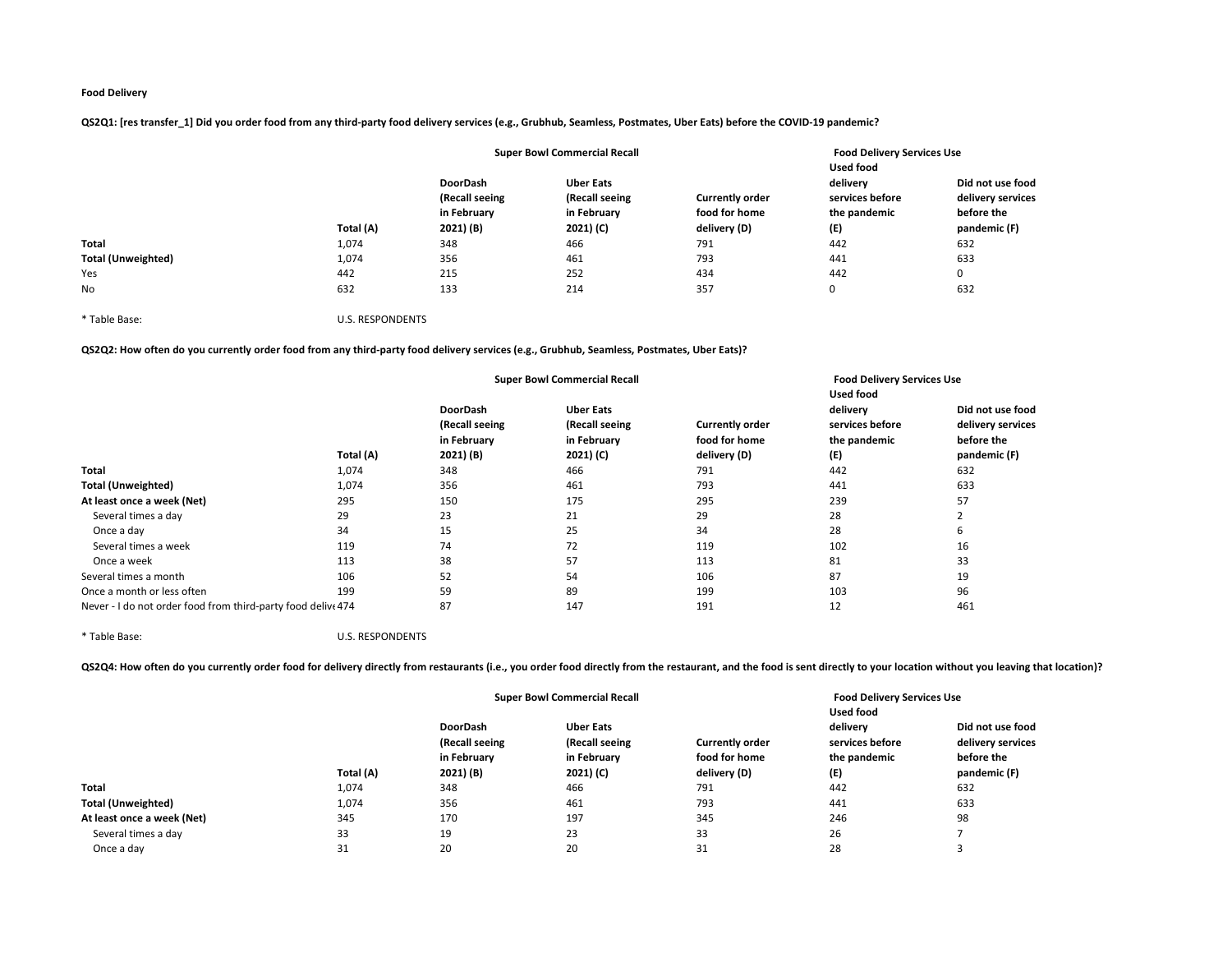| Several times a week                                          | 133 | 80 | 79  | 133 | 100              |     |
|---------------------------------------------------------------|-----|----|-----|-----|------------------|-----|
| Once a week                                                   | 148 |    |     | 148 | 92               | 56  |
| Several times a month                                         | 148 |    |     | 148 |                  |     |
| Once a month or less often                                    | 269 | 64 | 103 | 269 | 97               | 172 |
| Never - I do not order food for delivery directly from re 312 |     | 61 | 96  | 29  | 21<br><u>_ _</u> | 291 |
|                                                               |     |    |     |     |                  |     |

| <b>U.S. REPSONDENTS</b> |
|-------------------------|
|                         |

QS2Q5: Which of the following best describes your plans for eating restaurant food after the COVID-19 pandemic ends?

|                                                                 |           |                                                  | <b>Super Bowl Commercial Recall</b>               |                                         | <b>Food Delivery Services Use</b><br><b>Used food</b> |                                                     |  |
|-----------------------------------------------------------------|-----------|--------------------------------------------------|---------------------------------------------------|-----------------------------------------|-------------------------------------------------------|-----------------------------------------------------|--|
|                                                                 |           | <b>DoorDash</b><br>(Recall seeing<br>in February | <b>Uber Eats</b><br>(Recall seeing<br>in February | <b>Currently order</b><br>food for home | delivery<br>services before<br>the pandemic           | Did not use food<br>delivery services<br>before the |  |
|                                                                 | Total (A) | 2021) (B)                                        | 2021) (C)                                         | delivery (D)                            | (E)                                                   | pandemic (F)                                        |  |
| <b>Total</b>                                                    | 1,074     | 348                                              | 466                                               | 791                                     | 442                                                   | 632                                                 |  |
| <b>Total (Unweighted)</b>                                       | 1.074     | 356                                              | 461                                               | 793                                     | 441                                                   | 633                                                 |  |
| I plan to do a mix of ordering food for delivery from res 531   |           | 189                                              | 253                                               | 464                                     | 263                                                   | 268                                                 |  |
| I plan to only eat restaurant food inside a restaurant. 280     |           | 67                                               | 112                                               | 143                                     | 64                                                    | 217                                                 |  |
| I plan to only eat restaurant food if I can order it for ho 174 |           | 80                                               | 79                                                | 153                                     | 97                                                    | 77                                                  |  |
| N/A - I do not eat restaurant food.                             | 89        | 12                                               | 21                                                | 31                                      | 19                                                    | 71                                                  |  |

\* Table Base: U.S. RESPONDENTS

QS2Q6: Which of the following commercials do you remember seeing during the month of February 2021? Please select all that apply.

|                                                            |           | <b>Super Bowl Commercial Recall</b> |                                    |                        | <b>Food Delivery Services Use</b><br><b>Used food</b> |                                       |  |
|------------------------------------------------------------|-----------|-------------------------------------|------------------------------------|------------------------|-------------------------------------------------------|---------------------------------------|--|
|                                                            |           | <b>DoorDash</b><br>(Recall seeing   | <b>Uber Eats</b><br>(Recall seeing | <b>Currently order</b> | delivery<br>services before                           | Did not use food<br>delivery services |  |
|                                                            |           | in February                         | in February                        | food for home          | the pandemic                                          | before the                            |  |
|                                                            | Total (A) | 2021) (B)                           | 2021) (C)                          | delivery (D)           | (E)                                                   | pandemic (F)                          |  |
| <b>Total</b>                                               | 1,074     | 348                                 | 466                                | 791                    | 442                                                   | 632                                   |  |
| <b>Total (Unweighted)</b>                                  | 1.074     | 356                                 | 461                                | 793                    | 441                                                   | 633                                   |  |
| Uber Eats (Wayne's World theme of "Tonight I'll Be Eat 466 |           | 194                                 | 466                                | 385                    | 252                                                   | 214                                   |  |
| DoorDash (stars Daveed Digs and the Sesame Street ca 348   |           | 348                                 | 194                                | 296                    | 215                                                   | 133                                   |  |
| Neither of these                                           | 455       | 0                                   | 0                                  | 272                    | 96                                                    | 359                                   |  |
| Count                                                      | 1.18      | 1.56                                | 1.42                               | 1.20                   | 1.27                                                  | 1.12                                  |  |

\* Table Base: U.S. RESPONDENTS

QS2Q3: Did you watch this year's Super Bowl game between the Kansas City Chiefs and the Tampa Bay Buccaneers?

|              |           | <b>Super Bowl Commercial Recall</b> |                  |                        | <b>Food Delivery Services Use</b> |                   |  |
|--------------|-----------|-------------------------------------|------------------|------------------------|-----------------------------------|-------------------|--|
|              |           |                                     |                  |                        | Used food                         |                   |  |
|              |           | <b>DoorDash</b>                     | <b>Uber Eats</b> |                        | delivery                          | Did not use food  |  |
|              |           | (Recall seeing                      | (Recall seeing   | <b>Currently order</b> | services before                   | delivery services |  |
|              |           | in February                         | in February      | food for home          | the pandemic                      | before the        |  |
|              | Total (A) | 2021) (B)                           | 2021) (C)        | delivery (D)           | (E)                               | pandemic (F)      |  |
| <b>Total</b> | 1,074     | 348                                 | 466              | 791                    | 442                               | 632               |  |